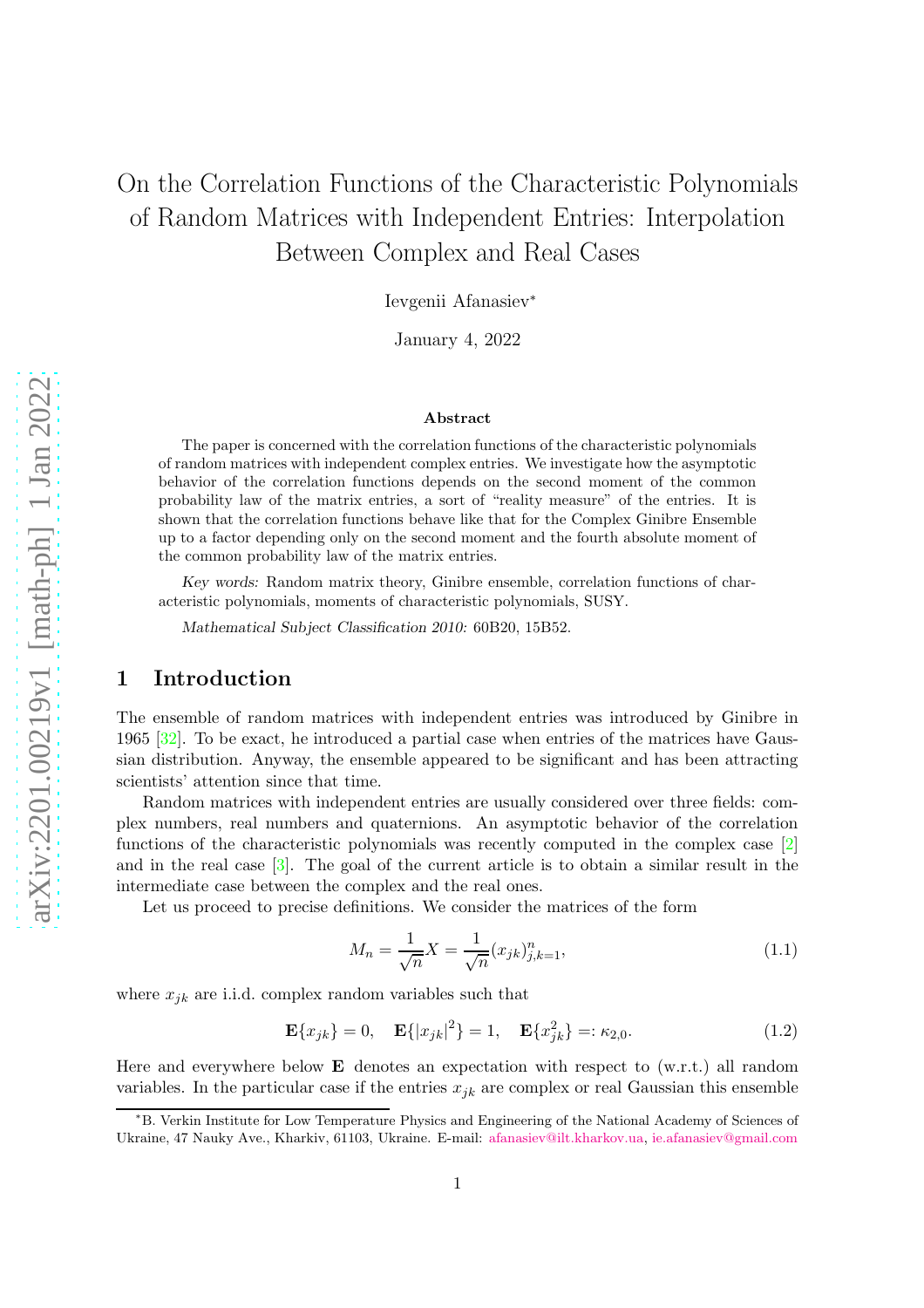is known as Complex or Real Ginibre Ensemble respectively  $(Gin(\mathbb{C})$  resp.  $Gin(\mathbb{R})$ . The parameter  $\kappa_{2,0}$  plays a role of a "reality measure". Indeed, on the one hand  $\kappa_{2,0} = 0$  in the complex case. Om the other hand  $\kappa_{2,0} = 1$  in the real case.

Notice that the ensemble  $(1.1)$  has various applications in physics, neuroscience, economics, etc. For detailed information see [\[4\]](#page-17-2) and references therein.

Define the Normalized Counting Measure (NCM) of eigenvalues as

$$
N_n(\Delta) = \#\{\lambda_j^{(n)} \in \Delta, j = 1, \ldots, n\}/n,
$$

where  $\Delta$  is an arbitrary Borel set in the complex plane,  $\{\lambda_i^{(n)}\}$  $\binom{n}{j}$ are the eigenvalues of  $M_n$ . The NCM is known to converge to the uniform distribution on the unit disc. This distribution is called the circular law. This result has a long and rich history. Mehta was the first who obtained it for  $x_{jk}$  being complex Gaussian in 1967 [\[42\]](#page-19-1). The proof strongly relied on the explicit formula for the common probability density of eigenvalues due to Ginibre [\[32\]](#page-19-0). Unfortunately, there is no such a formula in the general case. That is why other methods have to be used. The Hermitization approach introduced by Girko [\[33\]](#page-19-2) appeared to be an effective method. The main idea is to reduce the study of matrices  $(1.1)$  to the study of Hermitian matrices using the logarithmic potential of a measure

$$
P_{\mu}(z) = \int_{\mathbb{C}} \log |z - \zeta| \ d\mu(\zeta).
$$

This approach was successfully developed by Girko in the next series of works [\[34–](#page-19-3)[37\]](#page-19-4). The final result in the most general case was established by Tao and Vu  $[56]$ . Notice that there are a lot of partial results besides those listed above. The interested reader is directed to [\[8\]](#page-17-3).

The Central Limit Theorem (CLT) for linear statistics of non-Hermitian random matrices of the form [\(1.1\)](#page-0-0) was first proven for radial-invariant test functions in the complex case by Forrester [\[26\]](#page-19-5). The study was continued in the complex case by Rider and Silverstein [\[47\]](#page-20-1), Rider and Virag [\[48\]](#page-20-2), in the real case by O'Rourke and Renfrew [\[45\]](#page-20-3), in both cases by Tao and Vu  $[57]$  and Kopel  $[40]$ . The best result for today was obtained by Cipolloni, Erdős and Schröder for the complex case in [\[14\]](#page-18-0) and for the real case in [\[15\]](#page-18-1). They proved CLT for a bit more than twice differentiable test functions assuming that the common distribution of matrix entries has finite moments.

A local regime for matrices [\(1.1\)](#page-0-0) is worse studied. The asymptotic behavior of the k-point correlation function for Ginibre ensembles is well-known, see [\[32,](#page-19-0)[42\]](#page-19-1) for Gin( $\mathbb{C}$ ) and [\[9,](#page-17-4)[22,](#page-18-2)[25\]](#page-18-3) for  $\text{Gin}(\mathbb{R})$ . A general distribution case was considered in [\[57\]](#page-20-4). It was established in both cases that the  $k$ -point correlation function converges in vague topology to that for Ginibre ensemble if  $x_{jk}$  having the first four moments as in the Gaussian case. The condition of matching moments was recently overcome at the edge of the spectrum (i.e. at  $|z| = 1$ ) in [\[16\]](#page-18-4). The last result strongly relies on an estimate for the least singular value obtained in [\[13\]](#page-18-5) using the supersymmetry technique (SUSY).

One can observe that non-Hermitian random matrices are more complicated than their Hermitian counterparts. Indeed, the Hermitian case was successfully dealt with using the Stieltjes transform or the moments method. However, a measure in the plane can not be recovered from its Stieltjes transform or its moments. Thus these approaches to the analysis fail in the non-Hermitian case.

The present article suggests to use the SUSY. It is a rather powerful method which is widely applied at the physical level of rigor (for instance  $[11, 12, 27, 29, 31, 44, 60]$  $[11, 12, 27, 29, 31, 44, 60]$  $[11, 12, 27, 29, 31, 44, 60]$  $[11, 12, 27, 29, 31, 44, 60]$  $[11, 12, 27, 29, 31, 44, 60]$  $[11, 12, 27, 29, 31, 44, 60]$  $[11, 12, 27, 29, 31, 44, 60]$  $[11, 12, 27, 29, 31, 44, 60]$  $[11, 12, 27, 29, 31, 44, 60]$  $[11, 12, 27, 29, 31, 44, 60]$  $[11, 12, 27, 29, 31, 44, 60]$  $[11, 12, 27, 29, 31, 44, 60]$ ). There are also a lot of rigorous results, which were obtained using SUSY in the recent years, e.g.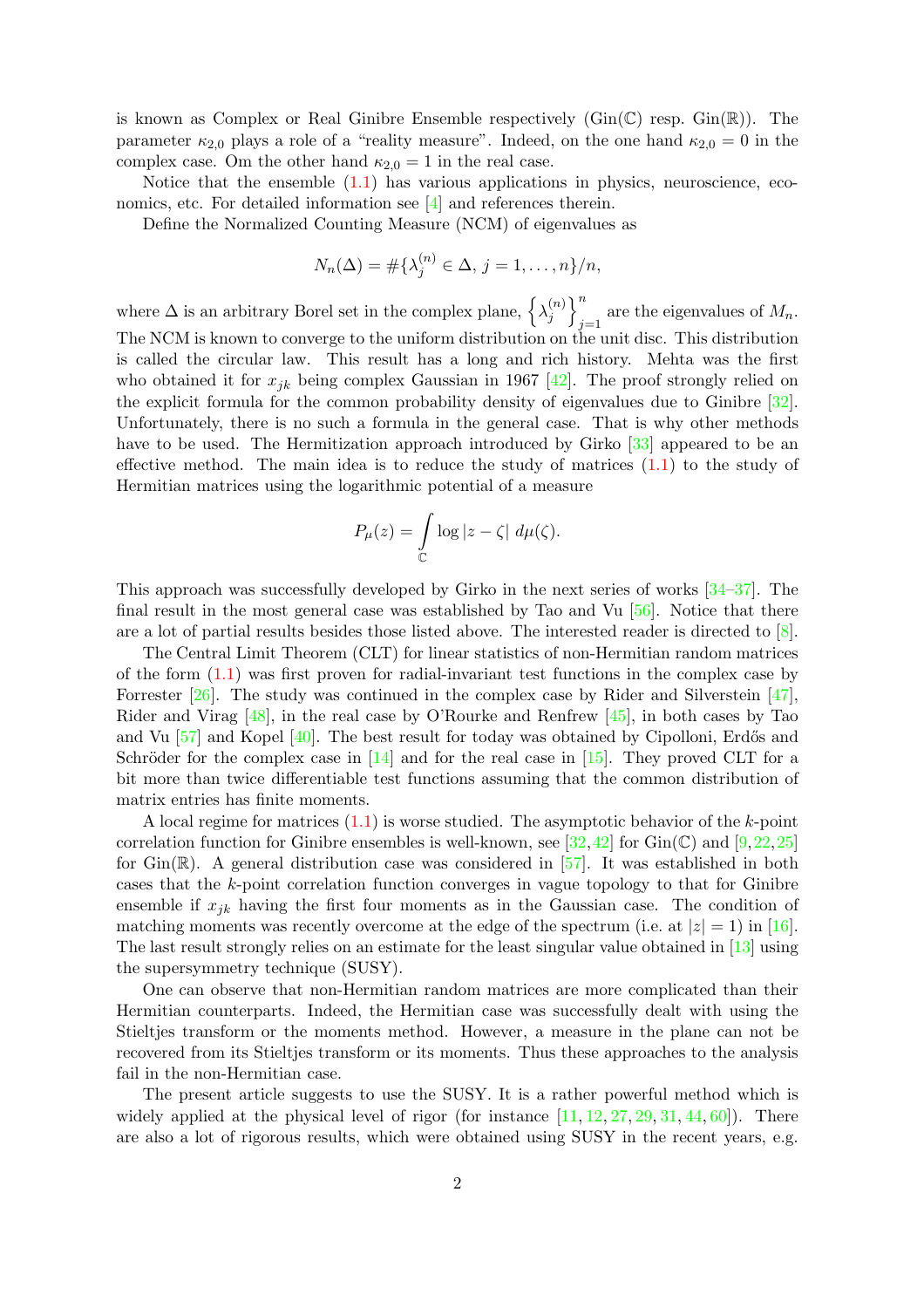$[6, 13, 17–21, 49–52]$  $[6, 13, 17–21, 49–52]$  $[6, 13, 17–21, 49–52]$  $[6, 13, 17–21, 49–52]$  $[6, 13, 17–21, 49–52]$  $[6, 13, 17–21, 49–52]$  $[6, 13, 17–21, 49–52]$  $[6, 13, 17–21, 49–52]$  $[6, 13, 17–21, 49–52]$  etc. Supersymmetry technique is usually used in order to obtain an integral representation for ratios of determinants. Since the main spectral characteristics such as density of states, spectral correlation functions, etc. often can be expressed via ratios of determinants, SUSY allows to get the integral representation for these characteristics too. For detailed discussion on connection between spectral characteristics and ratios of determinants see [\[10,](#page-18-10) [38,](#page-19-10) [55\]](#page-20-9). See also [\[31,](#page-19-9) [46\]](#page-20-10).

Let us consider the second spectral correlation function  $R_2$  defined by the equality

$$
\mathbf{E}\left\{2\sum_{1\leq j_1
$$

where the function  $\eta: \mathbb{C}^2 \to \mathbb{C}$  is bounded, continuous and symmetric in its arguments. Using the logarithmic potential,  $R_2$  can be represented via ratios of the determinants of  $M_n$  with the most singular term of the form

<span id="page-2-0"></span>
$$
\int_{0}^{\varepsilon_0} \int_{0}^{\varepsilon_0} \frac{\partial^2}{\partial \delta_1 \partial \delta_2} \mathbf{E} \left\{ \prod_{j=1}^{2} \frac{\det\left( (M_n - z_j)(M_n - z_j)^* + \delta_j \right)}{\det\left( (M_n - z_j)(M_n - z_j)^* + \varepsilon_j \right)} \right\}_{\delta = \varepsilon} d\varepsilon_1 d\varepsilon_2 \tag{1.3}
$$

The integral representation for [\(1.3\)](#page-2-0) obtained by SUSY will contain both commuting and anti-commuting variables. Such type integrals are rather difficult to analyse. That is why one would investigate a more simple but similar integral to shed light on the situation. This integral arises from the study of the correlation functions of the characteristic polynomials. Moreover, the correlation functions of the characteristic polynomials are of independent interest. They were studied for many ensembles of Hermitian and real symmetric matrices, for instance  $[1, 11, 12, 51, 53, 54]$  $[1, 11, 12, 51, 53, 54]$  $[1, 11, 12, 51, 53, 54]$  $[1, 11, 12, 51, 53, 54]$  $[1, 11, 12, 51, 53, 54]$  $[1, 11, 12, 51, 53, 54]$  $[1, 11, 12, 51, 53, 54]$  $[1, 11, 12, 51, 53, 54]$  $[1, 11, 12, 51, 53, 54]$  $[1, 11, 12, 51, 53, 54]$  etc. The other result on the asymptotic behavior of the correlation functions of the characteristic polynomials of non-Hermitian matrices of the form  $H + i\Gamma$ , where H is from Gaussian Unitary Ensemble (GUE) and  $\Gamma$  is a fixed matrix of rank M, was obtained in [\[28\]](#page-19-11). The kernel computed there, in the limit of rank  $M \to \infty$  of the perturbation Γ (taken after matrix size  $n \to \infty$ ) after appropriate rescaling approaches the form  $(1.8)$ . It was demonstrated in  $[30, Sec. 2.2]$ .

Let us introduce the  $m<sup>th</sup>$  correlation function of the characteristic polynomials

<span id="page-2-1"></span>
$$
f_m(Z) = \mathbf{E} \left\{ \prod_{j=1}^m \det (M_n - z_j) (M_n - z_j)^* \right\},
$$
 (1.4)

where

$$
Z = \text{diag}\{z_1, \dots, z_m\} \tag{1.5}
$$

and  $z_1, \ldots, z_m$  are complex parameters which may depend on n. We are interested in the asymptotic behavior of  $(1.4)$ , as  $n \to \infty$ , for

<span id="page-2-2"></span>
$$
z_j = z_0 + \frac{\zeta_j}{\sqrt{n}}, \quad j = 1, 2, \dots, m,
$$
\n(1.6)

where  $z_0$  is either in the bulk  $(|z_0| < 1)$  or at the edge  $(|z_0| = 1)$  of the spectrum and  $\zeta_1$ ,  $\ldots, \zeta_m$  are *n*-independent complex numbers. The functions [\(1.4\)](#page-2-1) are well-studied for the Complex Ginibre Ensemble, see [\[5,](#page-17-7) [59\]](#page-20-14). A general distribution case was considered in [\[2,](#page-17-0) [3\]](#page-17-1). It was showed that in the complex case for any  $z_0$  in the unit disk

<span id="page-2-3"></span>
$$
\lim_{n \to \infty} n^{-\frac{m^2 - m}{2}} \frac{f_m(Z)}{f_1(z_1) \cdots f_1(z_m)} = e^{\frac{m^2 - m}{2} (1 - |z_0|^2)^2 \kappa_{2,2}} \frac{\det(K_{\mathbb{C}}(\zeta_j, \zeta_k))_{j,k=1}^m}{|\triangle(\mathcal{Z})|^2},
$$
(1.7)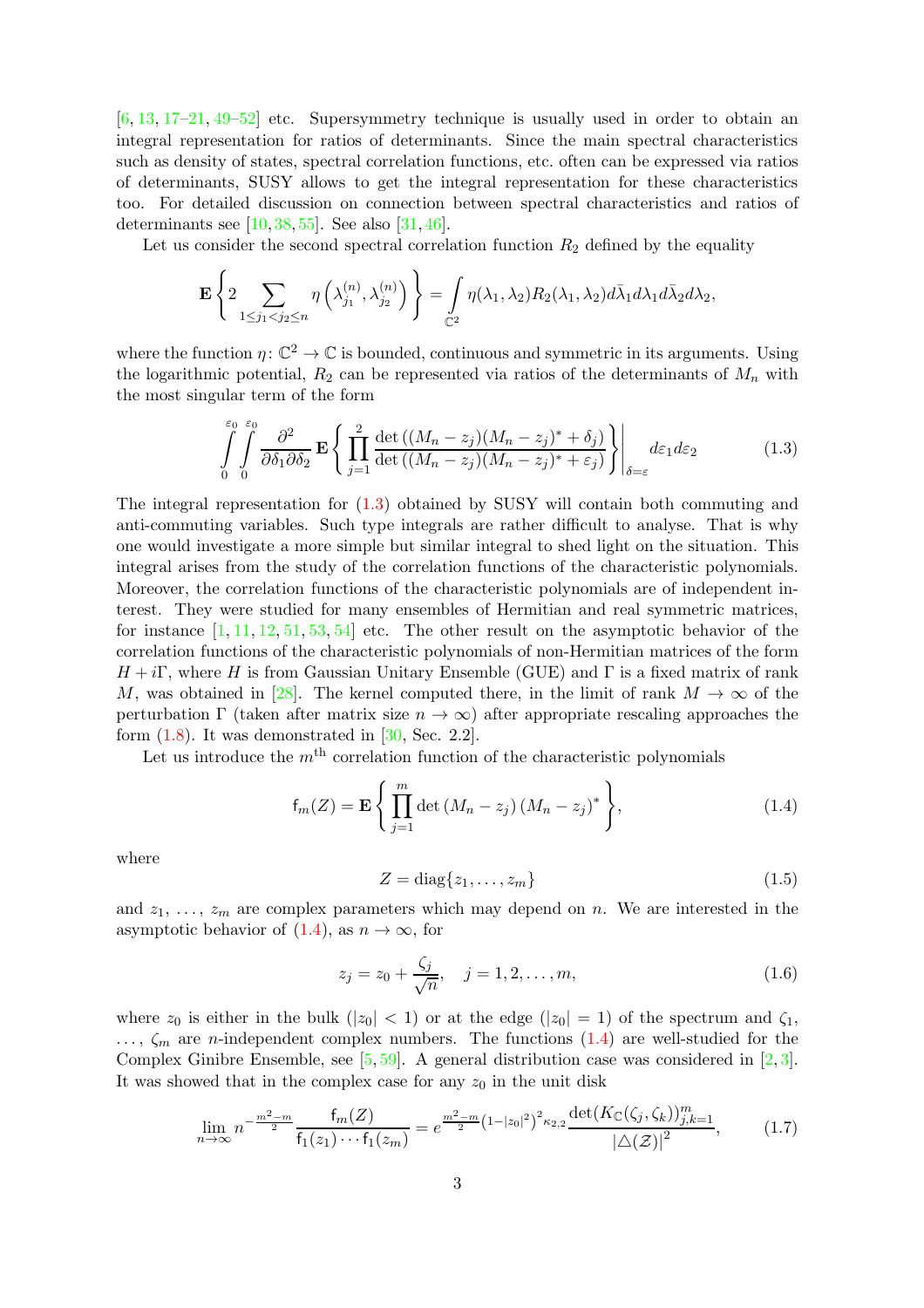where  $\kappa_{2,2} = \mathbf{E} \{ |x_{11}|^4 \} - |\mathbf{E} \{ x_{11}^2 \} |^2 - 2$  and

$$
K_{\mathbb{C}}(z,w) = e^{-|z|^2/2 - |w|^2/2 + z\overline{w}},\tag{1.8}
$$

<span id="page-3-0"></span>
$$
\mathcal{Z} = \text{diag}\{\zeta_1, \dots, \zeta_m\},\tag{1.9}
$$

and  $\Delta(\mathcal{Z})$  is a Vandermonde determinant of  $\zeta_1, \ldots, \zeta_m$ . Whereas in the real case for any  $z_0 \in [-1, 1]$ 

$$
\lim_{n \to \infty} n^{-2} \frac{f_2(Z)}{f_1(z_1)f_1(z_2)} = Ce^{(1-|z_0|^2)^2 \kappa_{2,2}} \frac{\text{Pf}(K_{\mathbb{R}}(\zeta_j, \zeta_k))_{j,k=1}^2}{\triangle(\zeta_1, \zeta_2, \bar{\zeta}_1, \bar{\zeta}_2)},
$$

where

$$
K_{\mathbb{R}}(\zeta_j,\zeta_k)=e^{-\frac{|\zeta_j|^2}{2}-\frac{|\zeta_k|^2}{2}}\begin{pmatrix}(\zeta_j-\zeta_k)e^{\zeta_j\zeta_k}&(\zeta_j-\bar{\zeta}_k)e^{\zeta_j\bar{\zeta}_k}\\(\bar{\zeta}_j-\zeta_k)e^{\bar{\zeta}_j\zeta_k}&(\bar{\zeta}_j-\bar{\zeta}_k)e^{\bar{\zeta}_j\bar{\zeta}_k}\end{pmatrix}.
$$

In the current paper we extend the results of [\[2,](#page-17-0) [3\]](#page-17-1) to the case of arbitrary  $\kappa_{2,0}$ ,  $|\kappa_{2,0}| \leq 1$ . The main result is

<span id="page-3-2"></span>**Theorem 1.** Let an ensemble of real random matrices  $M_n$  be defined by [\(1.1\)](#page-0-0) and [\(1.2\)](#page-0-1). Let the first 2m moments ( $m > 1$ ) of the common distribution of entries of  $M_n$  be finite and  $z_j$ ,  $j = 1, \ldots, m$ , have the form [\(1.6\)](#page-2-2). Let also  $z_0$  and  $\kappa_{2,0}$  satisfy at least one of two following conditions

- (i)  $|\kappa_{2,0}| < 1$  and  $|z_0| < 1$ ;
- (ii)  $|\kappa_{2,0}| = 1$  and  $|z_0| < 1$ ,  $z_0 \notin \mathbb{R}$ .

Then the  $m<sup>th</sup>$  correlation function of the characteristic polynomials [\(1.4\)](#page-2-1) satisfies the asymptotic relation

$$
\lim_{n \to \infty} n^{-\frac{m^2 - m}{2}} \frac{f_m(Z)}{f_1(z_1) \cdots f_1(z_m)} = C_{m, z_0} e^{d(\kappa_{2,0}, \kappa_{2,2})} \frac{\det(K_{\mathbb{C}}(\zeta_j, \zeta_k))_{j,k=1}^m}{|\triangle(\mathcal{Z})|^2},
$$
(1.10)

<span id="page-3-1"></span>where  $C_{m,z_0}$  is some constant, which does not depend on the common distribution of entries and on  $\zeta_1, \ldots, \zeta_m; \kappa_{2,2} = \mathbf{E}\{|x_{11}|^4\} - |\mathbf{E}\{x_{11}^2\}|^2 - 2,$ 

$$
d(\kappa_{2,0}, \kappa_{2,2}) = -m \log \left\{ \left| 1 - |\kappa_{2,0}| z_0^2 \right|^2 - |\kappa_{2,0}|^2 \left( 1 - |z_0|^2 \right)^2 \right\} + \frac{m^2 - m}{2} \left( 1 - |z_0|^2 \right)^2 \kappa_{2,2}, \tag{1.11}
$$

 $\Delta(\mathcal{Z})$  is a Vandermonde determinant of  $\zeta_1, \ldots, \zeta_m$  and  $K_{\mathbb{C}}(z, w)$  is defined in [\(1.8\)](#page-3-0).

Note that  $(1.10)$  has an additional factor compared with  $(1.7)$ . This factor shows the dependence of the asymptotics of  $f_m$  (here and below we omit Z only if  $Z = diag\{z_1, \ldots, z_m\}$ ) on  $\kappa_{2,0}$ .

The paper is organized as follows. Section [2](#page-5-0) discusses a suitable integral representation for  $f_m$ . In Section [3](#page-6-0) we apply the steepest descent method to the suitable integral representation and find out the asymptotic behavior of  $f_m$ . In order to compute it, the Harish-Chandra/Itsykson–Zuber formula is used. For the reader convenience the latter section is divided into two parts. The first part deals with a simpler partial case whereas the second one treats a general case.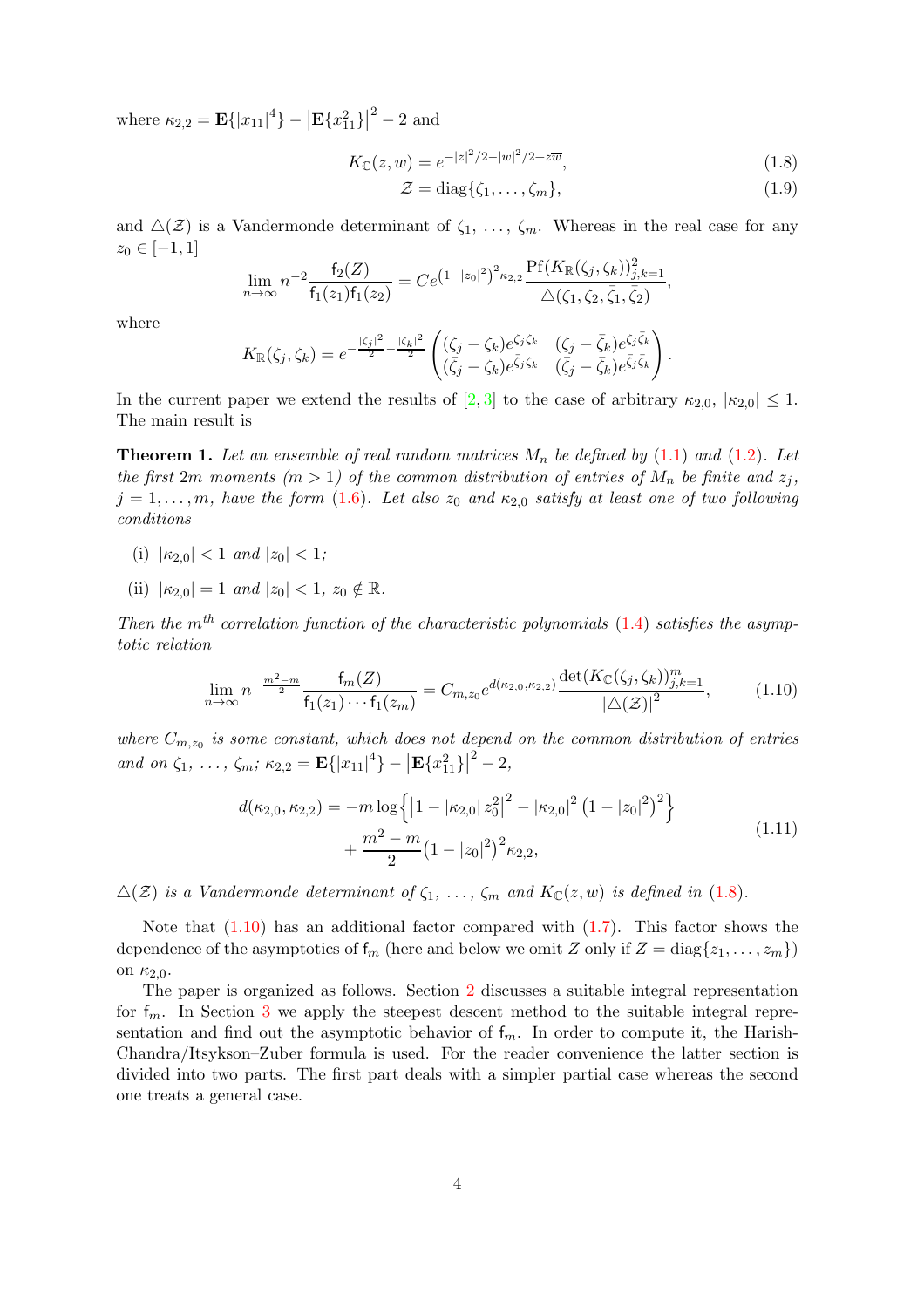<span id="page-4-0"></span>

| Set of matrices | Matrix    | Vector | Entry    |
|-----------------|-----------|--------|----------|
|                 | $Q_{p,s}$ |        | $_{p,s}$ |
|                 |           |        |          |
|                 |           |        |          |
|                 | $Y_{p,s}$ |        | Y        |
|                 |           |        | $u_{kj}$ |
|                 |           |        | $v_{kj}$ |

Table 1.1: Notation correspondence

#### 1.1 Notations

Through out the article lower-case letters denote scalars, bold lower-case letters denote vectors, upper-case letters denote matrices and bold upper-case letters denote sets of matrices. We use the same letter for a matrix, for its columns and for its entries. Table [1.1](#page-4-0) shows the exact correspondence. Besides, for any matrix A we denote by  $(A)_j$  its j-th column and by  $(A)_{ki}$  its entry in the k-th row and in the j-th column.

The term "Grassmann variable" is a synonym for "anti-commuting variable". The variables of integration  $\phi$ ,  $\theta$  and  $\rho$  are Grassmann variables, all the other variables of integration unspecified by an integration domain are either complex or real. We split all the generators of Grassmann algebra into two equal sets and consider the generators from the second set as "conjugates" of that from the first set. I.e., for Grassmann variable  $v$  we use  $v^*$  to denote its "conjugate". Furthermore, if  $\Upsilon = (v_{ik})$  means a matrix of Grassmann variables then  $\Upsilon^+$  is a matrix  $(v_{kj}^*)$ . d-dimensional vectors are identified with  $d \times 1$  matrices.

Integrals without limits denote either integration over Grassmann variables or integration over the whole space  $\mathbb{C}^d$  or  $\mathbb{R}^d$ . Let also  $dt^*dt$   $(t = (t_1, \ldots, t_d)^T \in \mathbb{C}^d)$  denote the measure  $\prod_{i=1}^{d} d\bar{t}_j dt_j$  on the space  $\mathbb{C}^d$ . Similarly, for vectors with anti-commuting entries  $d\tau^+ d\tau =$  $j=1$ d

 $\prod$  $j=1$  $d\tau_j^* d\tau_j$ . Note that the space of matrices is a linear space over  $\mathbb{C}$ . Thus the same notations

are used for matrices as well.

 $\langle \cdot, \cdot \rangle$  denotes a standard scalar product on  $\mathbb{C}^d$ . For matrices  $\langle A, B \rangle = \text{tr } B^* A$ . For sets of matrices  $\langle \mathbf{A}, \mathbf{B} \rangle = \sum_j \langle A_j, B_j \rangle$ . The norm we use is defined by  $\|\cdot\| = \sqrt{\langle \cdot, \cdot \rangle}$ .

 $\binom{m}{p} \times \binom{m}{s}$  matrices appear in the statement of Proposition [2.](#page-5-1) It is natural to number rows and columns of such matrices by subsets of a m-element set. To this end, set

<span id="page-4-1"></span>
$$
\mathcal{I}_{m,p'} = \{ \alpha \in \mathbb{Z}^{p'} \mid 1 \leq \alpha_1 < \ldots < \alpha_{p'} \leq m \}. \tag{1.12}
$$

If  $p' = 0$  we define  $\mathcal{I}_{m,p'}$  as  $\{\varnothing\}$ .

The cumulants  $\kappa_{p,s}$  are defined as follows. Consider the function

<span id="page-4-2"></span>
$$
\psi(t_1, t_2) := \mathbf{E} \left\{ e^{t_1 x_{11} + t_2 \overline{x}_{11}} \right\}.
$$

Then

$$
\kappa_{p,s} = \left. \frac{\partial^{p+s}}{\partial^p t_1 \partial^s t_2} \log \psi(t_1, t_2) \right|_{t_1 = t_2 = 0} . \tag{1.13}
$$

In particular,  $\kappa_{2,2} = \mathbf{E} \{ |x_{11}|^4 \} - |\mathbf{E} \{ x_{11}^2 \}|^2 - 2$ .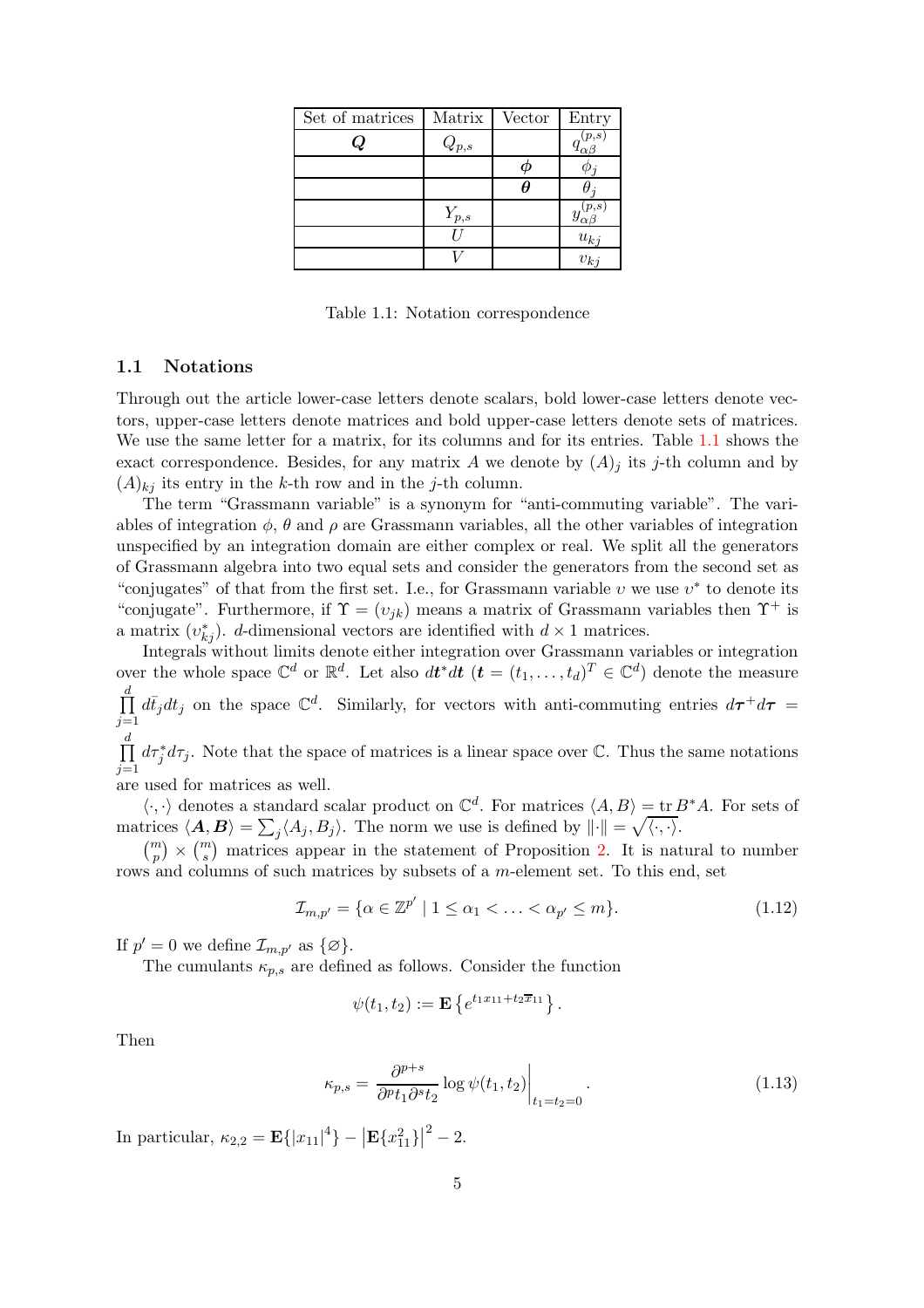Through out the article  $U(m)$  denotes a group of unitary  $m \times m$  matrices.  $\mu$  denotes a corresponding Haar measure. In addition,  $C, C<sub>1</sub>$  denote various *n*-independent constants which can be different in different formulas.

## <span id="page-5-0"></span>2 Integral representation for  $f_m$

The following integral representation is true

<span id="page-5-1"></span>**Proposition 2.** Let an ensemble  $M_n$  be defined by [\(1.1\)](#page-0-0) and [\(1.2\)](#page-0-1). Then the  $m<sup>th</sup>$  correlation function of the characteristic polynomials  $f_m$  defined by [\(1.4\)](#page-2-1) can be represented in the following form

<span id="page-5-4"></span><span id="page-5-3"></span>
$$
\mathsf{f}_m = \left(\frac{n}{\pi}\right)^{c_m} \int g(\mathbf{Q}) e^{(n-c_m)f(\mathbf{Q})} d\mathbf{Q},\tag{2.1}
$$

where  $c_m = 2^{2m-1}$ ,  $\mathbf{Q} = (\mathbf{Q}_j)_{j=0}^m$ ,  $\mathbf{Q}_j = \{Q_{p,s} \mid p+s = 2j, 0 \le p, s \le m\}$ ,  $Q_{p,s}$  is a complex  $\binom{m}{p} \times \binom{m}{s}$  matrix,  $d\mathbf{Q} = \prod$  $p+s$  is even  $0 \leq p,s \leq m$  $dQ_{p,s}^*dQ_{p,s}$  and

$$
f(\mathbf{Q}) = -\langle \mathbf{Q}, \mathbf{Q} \rangle + \log h(\mathbf{Q});\tag{2.2}
$$

$$
g(\mathbf{Q}) = (h(\mathbf{Q})^{c_m} + n^{-1/2} \mathbf{p}_a(\mathbf{Q})) \exp \{-c_m \langle \mathbf{Q}, \mathbf{Q} \rangle \};
$$
  
\n
$$
h(\mathbf{Q}) = \text{Pf } F(\mathbf{Q}_1) + n^{-1/2} \tilde{h}(\mathbf{Q}_1, \mathbf{Q}_2) + n^{-1} \mathbf{p}_c(\mathbf{Q}_1, \mathbf{Q}_{>1});
$$
\n(2.3)

$$
F(Q_1) = \begin{pmatrix} \sqrt{\kappa_{2,0}} B_{2,0} & 0 & -Z & Q_1 \\ 0 & \sqrt{\kappa_{2,0}} B_{0,2}^* & -Q_1^* & -Z^* \\ Z & \overline{Q}_1 & \sqrt{\kappa_{2,0}} B_{2,0}^* & 0 \\ -Q_1^T & Z^* & 0 & \sqrt{\kappa_{2,0}} B_{0,2} \end{pmatrix};
$$
(2.4)

 $B_{2,0}$  and  $B_{0,2}$  are skew-symmetric matrices such that

$$
(B_{2,0})_{\alpha_1\alpha_2} = -q_{\alpha\beta}^{(2,0)}, \quad (B_{0,2})_{\alpha_1\alpha_2} = -q_{\beta\alpha}^{(0,2)}, \quad \alpha \in \mathcal{I}_{m,2}
$$

and  $\mathcal{I}_{m,2}$  is defined in  $(1.12)$ . Moreover,

$$
\tilde{h}(\boldsymbol{Q}_1, \boldsymbol{Q}_2) = -\int \sum_{p+s=4} \left( \text{tr}\, \tilde{Y}_{p,s} Q_{p,s} + \text{tr}\, Q_{p,s}^* Y_{p,s} \right) e^{-\frac{1}{2}\boldsymbol{\rho}^T \boldsymbol{F} \boldsymbol{\rho}} d\boldsymbol{\phi}^+ d\boldsymbol{\phi} d\boldsymbol{\theta}^+ d\boldsymbol{\theta},\tag{2.5}
$$

<span id="page-5-7"></span><span id="page-5-6"></span><span id="page-5-5"></span><span id="page-5-2"></span>
$$
\boldsymbol{\rho} = \begin{pmatrix} \phi^+ & \theta^+ & \phi^T & \theta^T \end{pmatrix}^T, \tag{2.6}
$$

$$
\tilde{y}_{\beta\alpha}^{(p,s)} = \sqrt{\kappa_{p,s}} (-1)^p \prod_{r=s}^1 \theta_{\beta_r} \prod_{q=p}^1 \phi_{\alpha_q}^*,
$$
\n
$$
y_{\alpha\beta}^{(p,s)} = \sqrt{\kappa_{p,s}} \prod_{q=1}^p \phi_{\alpha_q} \prod_{r=1}^s \theta_{\beta_r}^*,
$$
\n(2.7)

 $\kappa_{p,s}$  are defined in [\(1.13\)](#page-4-2),  $p_a(Q)$  and  $p_c(Q_1, Q_{>1})$  are certain polynomials such that  $p_c(Q_1, 0)$  = 0, and  $Q_{>1}$  contains all  $Q_i$  except  $Q_1$ .

*Proof.* Proposintion [2](#page-5-1) was proved for the case  $\kappa_{2,0} = 1$  in [\[3,](#page-17-1) Proposition 2.1]. The most part of the provided proof goes in the frames of a general case, and only in the very end  $\kappa_{2,0} = 1$ is substituted. Therefore it is easy to understand from [\[3\]](#page-17-1) that the only distinction of the general case from the partial one is in the presence of  $\kappa_{2,0}$  in [\(2.4\)](#page-5-2).  $\Box$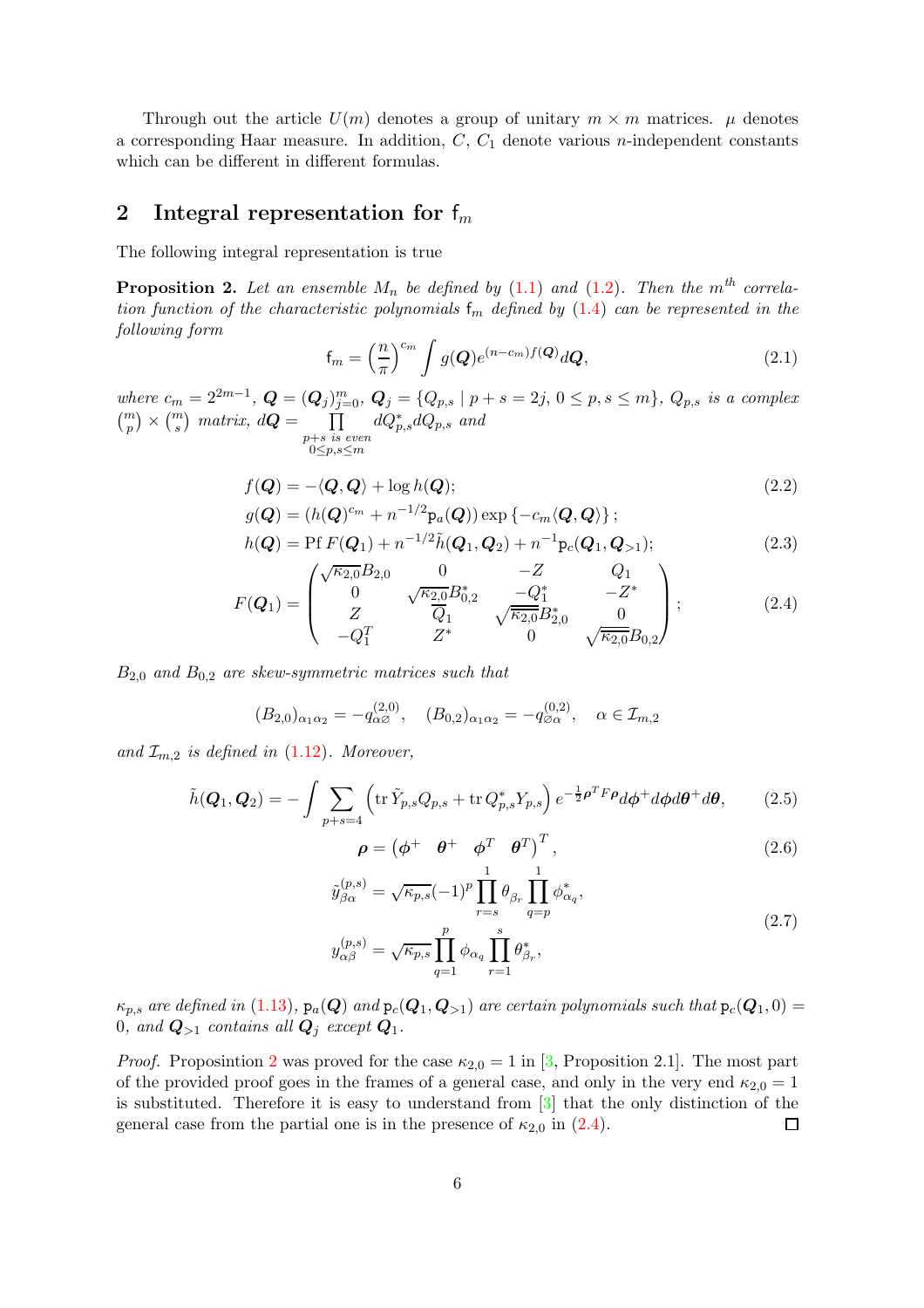Remark 3. Let  $Q_1 = UNV^*$  be the singular value decomposition of the matrix  $Q_1$ , i.e.  $\Lambda = \text{diag}\{\lambda_j\}_{j=1}^m$ ,  $\lambda_j \geq 0$ ,  $U, V \in U(m)$ . In order to perform asymptotic analysis let us change the variables  $Q_1 = U \Lambda V^*$ ,  $B_{2,0} \to U B_{2,0} U^T$ ,  $B_{0,2} \to \overline{V} B_{0,2} V^*$  in [\(2.1\)](#page-5-3). Since the Jacobian is  $\frac{2^m \pi^{m^2}}{\left(\prod_{j=1}^{m-1} j! \right)^2} \triangle^2(\Lambda^2) \prod_{j=1}^m$  $j=1$  $\lambda_j$  (see e.g. [\[39\]](#page-19-13)) we obtain

$$
f_m = Cn^{c_m} \int_{\mathcal{D}} \Delta^2(\Lambda^2) \prod_{j=1}^m \lambda_j \left[ g_0(\Lambda, \hat{\mathbf{Q}}) + \frac{1}{\sqrt{n}} g_r(U\Lambda V^*, \hat{\mathbf{Q}}) \right] \times \exp \left\{ (n - c_m) \left[ f_0(\Lambda, \hat{\mathbf{Q}}) + \frac{1}{\sqrt{n}} f_r(U\Lambda V^*, \hat{\mathbf{Q}}) \right] \right\} \times d\mu(U) d\mu(V) d\Lambda d\hat{\mathbf{Q}},
$$
\n(2.8)

<span id="page-6-1"></span>where  $\hat{\mathbf{Q}}$  contains all the matrices  $Q_{p,s}$  except  $Q_1$ ,  $\mathcal{D} = \{(\Lambda, U, V, \hat{\mathbf{Q}}) | \lambda_j \geq 0, j = 1, \ldots, m, \}$  $U, V \in U(m)$ ,  $\mu$  is a Haar measure,  $d\Lambda = \prod_{j=1}^{m}$  $d\lambda_j$  and

<span id="page-6-2"></span>
$$
f_0(\mathbf{Q}) = -\langle \mathbf{Q}, \mathbf{Q} \rangle + \log h_0(\mathbf{Q}_1);
$$
  
\n
$$
g_0(\mathbf{Q}) = h_0(\mathbf{Q}_1)^{cm} \exp \{-c_m \langle \mathbf{Q}, \mathbf{Q} \rangle\} = e^{c_m f_0(\mathbf{Q})};
$$
\n(2.9)

$$
h_0(Q_1) = \text{Pf }\tilde{F}(Q_1), \ \tilde{F}(Q_1) := \begin{pmatrix} \mathcal{B}_{2,0} & 0 & -z_0 I_m & \Lambda \\ 0 & \mathcal{B}_{0,2}^* & -\Lambda & -\overline{z}_0 I_m \\ z_0 I_m & \Lambda & \mathcal{B}_{2,0}^* & 0 \\ -\Lambda & \overline{z}_0 I_m & 0 & \mathcal{B}_{0,2} \end{pmatrix}; \tag{2.10}
$$

$$
f_r(\boldsymbol{Q}) = \sqrt{n}(f(\boldsymbol{Q}) - f_0(\boldsymbol{Q}));
$$
  
\n
$$
g_r(\boldsymbol{Q}) = \sqrt{n}(g(\boldsymbol{Q}) - g_0(\boldsymbol{Q})),
$$
\n(2.11)

 $\mathcal{B}_{2,0} = \sqrt{\kappa_{2,0}} B_{2,0}$  and  $\mathcal{B}_{0,2} = \sqrt{\kappa_{2,0}} B_{0,2}$ . Notice that  $f_0(U\Lambda V^*, \hat{\mathbf{Q}}) = f_0(\Lambda, \hat{\mathbf{Q}})$  and the same for  $g_0$ .

*Remark* 4. In the special case  $m = 1$  the matrices  $B_{2,0}$  and  $B_{0,2}$  are zeros and we have

<span id="page-6-4"></span><span id="page-6-3"></span>
$$
f_1(z) = \frac{n}{\pi} \int \exp \left\{ n(-|q|^2 + \log(|z|^2 + |q|^2)) \right\} d\bar{q} dq.
$$

Changing variables to polar coordinates and performing a simple Laplace integration, we obtain

$$
f_1(z) = 2n \int_0^{+\infty} r \exp \left\{ n(-r^2 + \log(|z|^2 + r^2)) \right\} dr
$$
  
=  $\sqrt{2\pi n} e^{n(|z|^2 - 1)} (1 + o(1)).$  (2.12)

### <span id="page-6-5"></span><span id="page-6-0"></span>3 Asymptotic analysis

The goal of the section is to investigate the asymptotic behavior of the integral representation [\(2.8\)](#page-6-1). To this end, the steepest descent method is applied. As usual, the hardest step is to choose stationary points of  $f(Q)$  and a N-dimensional (real) manifold  $M_* \subset \mathbb{C}^N$  such that for any chosen stationary point  $Q_* \in M_*$ 

$$
\Re f(\boldsymbol{Q}) < \Re f(\boldsymbol{Q}_*), \quad \forall \boldsymbol{Q} \in M_*, \boldsymbol{Q} \text{ is not chosen.}
$$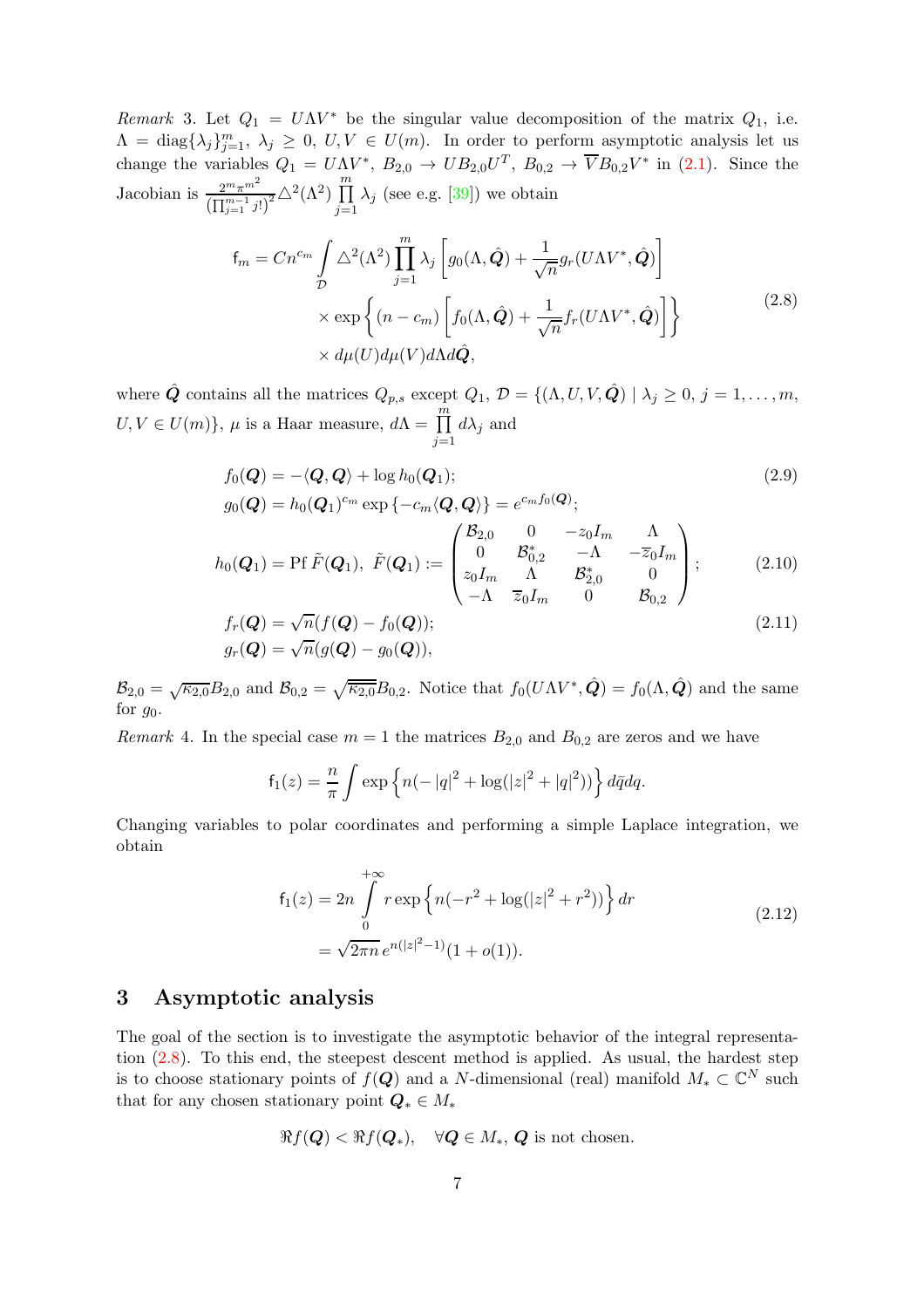Note that  $N$  is equal to the number of real variables of the integration, i.e. in our case  $N = 2^{2m}$ .

The present proof proceeds by a standard scheme for the case when function  $f(Q)$  has the form

$$
f(\boldsymbol{Q}) = f_0(\boldsymbol{Q}) + n^{-1/2} f_r(\boldsymbol{Q}),
$$

where  $f_0(Q)$  does not depend on n, whereas  $f_r(Q)$  may depend on n. We choose stationary points of  $f_0(Q)$  of the form  $Q_1 = U \Lambda_0 V^*$ ,  $\hat{Q} = 0$ , where  $\Lambda_0 = \lambda_0 I$ ,  $\lambda_0 = \sqrt{1 - |z_0|^2}$  and U, V vary in  $U(m)$ . The manifold  $M_*$  is  $\mathbb{R}^N$ . Then the steepest descent method is applied to the integral over  $\Lambda$  and  $\dot{Q}$ . In the process U and V are considered as parameters and all the estimates are uniform in  $U$  and  $V$ . As soon as the domain of integration is restricted by a small neighborhood we recall about the integration over  $U$  and  $V$ . After several changes of the variables the integral is reduced to the form [\(1.10\)](#page-3-1).

We start with an analysis of the function  $f_0$ .

<span id="page-7-4"></span>**Lemma 5.** Let the function  $f_0: \mathbb{R}^{2^{2m}} \to \mathbb{C}$  be defined by [\(2.9\)](#page-6-2). Then the function  $\Re f_0(\Lambda, \hat{Q})$ attains its global maximum value only at the point

<span id="page-7-3"></span>
$$
\lambda_1 = \dots = \lambda_m = \lambda_0, \quad \hat{\mathbf{Q}} = 0,
$$
\n(3.1)

where  $\lambda_0 = \sqrt{1 - |z_0|^2}$ .

*Proof.* From  $(2.9)$  and  $(2.10)$  we get

$$
\Re f_0(\Lambda, \hat{\mathbf{Q}}) = -\sum_{j \neq 1} \langle \mathbf{Q}_j, \mathbf{Q}_j \rangle - \langle \mathbf{Q}_1, \mathbf{Q}_1 \rangle + \frac{1}{2} \log \left| \det \tilde{F} \right|
$$
\n
$$
\leq -\langle \mathbf{Q}_1, \mathbf{Q}_1 \rangle + \frac{1}{2} \log \left| \det \tilde{F} \right|.
$$
\n(3.2)

<span id="page-7-1"></span>Hadamard's inequality yields

<span id="page-7-0"></span>
$$
\frac{1}{2}\log\left|\det\tilde{F}\right| \leq \frac{1}{2}\log\left\{\prod_{j=1}^{m}\left(|z_{0}|^{2}+\lambda_{j}^{2}+|\kappa_{2,0}|\sum_{k=1}^{m}\left|q_{(j,k)\varnothing}^{(2,0)}\right|^{2}\right)^{\frac{1}{2}}\right\}
$$
\n
$$
\times \left(|\overline{z}_{0}|^{2}+\lambda_{j}^{2}+|\kappa_{2,0}|\sum_{k=1}^{m}\left|q_{\varnothing(j,k)}^{(0,2)}\right|^{2}\right)^{\frac{1}{2}}\left(|z_{0}|^{2}+\lambda_{j}^{2}+|\overline{\kappa_{2,0}}|\sum_{k=1}^{m}\left|q_{(j,k)\varnothing}^{(2,0)}\right|^{2}\right)^{\frac{1}{2}}\right\}
$$
\n
$$
\times \left(|\overline{z}_{0}|^{2}+\lambda_{j}^{2}+|\overline{\kappa_{2,0}}|\sum_{k=1}^{m}\left|q_{\varnothing(j,k)}^{(0,2)}\right|^{2}\right)^{\frac{1}{2}}\right\}.
$$
\n(3.3)

where  $q_{(j,k)\varnothing}^{(2,0)} = -q_{(k,j)\varnothing}^{(2,0)}$ ,  $q_{(j,k)\varnothing}^{(0,2)} = -q_{(k,j)\varnothing}^{(0,2)}$  for  $j > k$  and  $q_{(j,j)\varnothing}^{(2,0)} = q_{(j,j)\varnothing}^{(0,2)} = 0$ . Simplifying the r.h.s. of  $(3.3)$  and taking into account  $(3.2)$  we obtain

<span id="page-7-2"></span>
$$
\Re f_0(\Lambda, \hat{Q}) \le -\langle Q_1, Q_1 \rangle + \frac{1}{2} \sum_{j=1}^m \log \left\{ \left( |z_0|^2 + \lambda_j^2 + |\kappa_{2,0}| \sum_{k=1}^m \left| q_{(j,k)\varnothing}^{(2,0)} \right|^2 \right) \times \left( |z_0|^2 + \lambda_j^2 + |\kappa_{2,0}| \sum_{k=1}^m \left| q_{\varnothing(j,k)}^{(0,2)} \right|^2 \right) \right\},\tag{3.4}
$$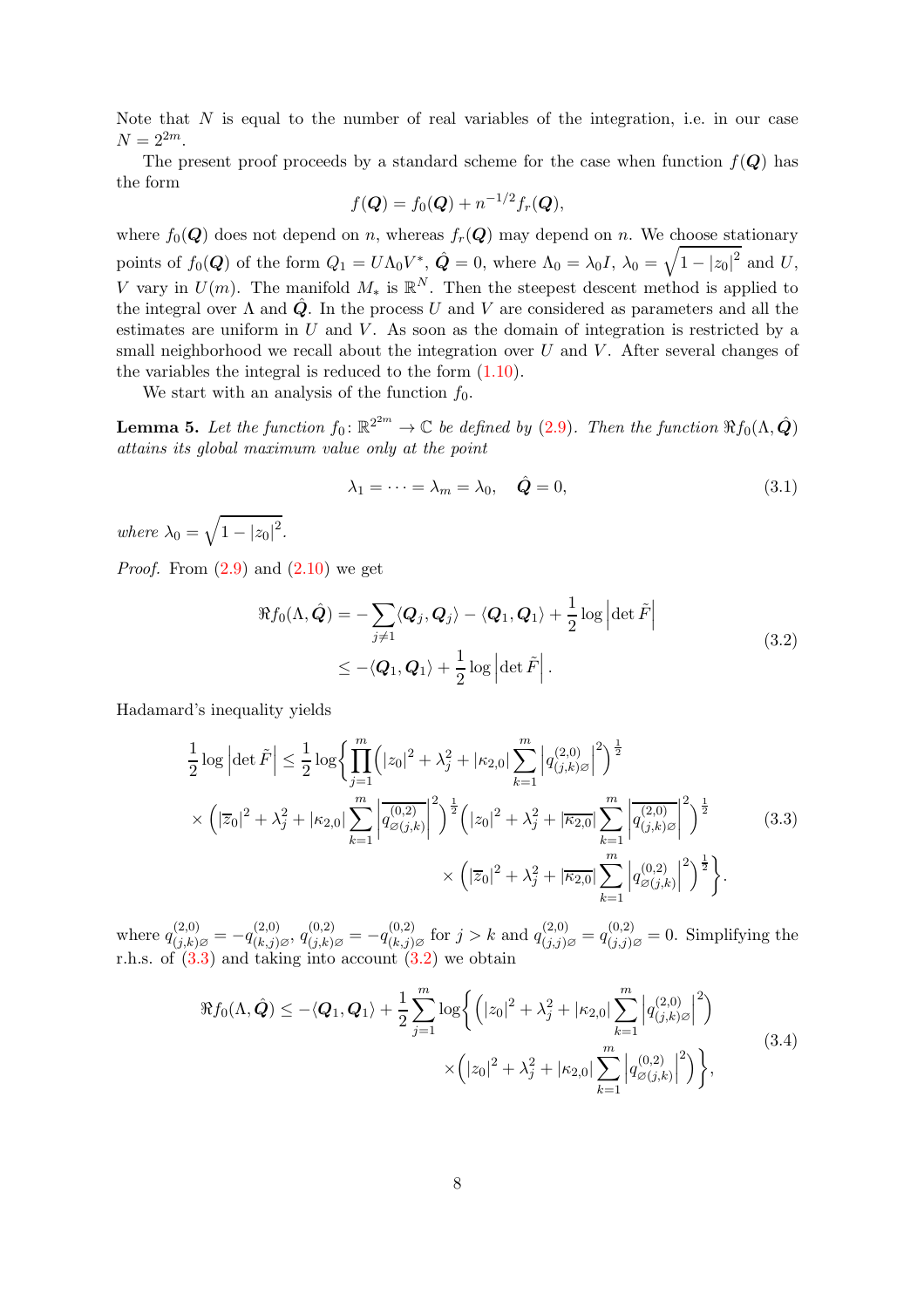<span id="page-8-1"></span>The inequality  $\log x \leq x - 1$  and [\(3.4\)](#page-7-2) imply

$$
\Re f_0(\Lambda, \hat{Q}) \le -\langle Q_1, Q_1 \rangle + \frac{1}{2} \sum_{j=1}^m \left\{ \left( |z_0|^2 + \lambda_j^2 + |\kappa_{2,0}| \sum_{k=1}^m \left| q_{(j,k)\varnothing}^{(2,0)} \right|^2 \right) \right.\n+ \left( |z_0|^2 + \lambda_j^2 + |\kappa_{2,0}| \sum_{k=1}^m \left| q_{\varnothing(j,k)}^{(0,2)} \right|^2 \right) - 2 \right\}\n= -\langle Q_1, Q_1 \rangle + m |z_0|^2 - m + \sum_{j=1}^m \lambda_j^2 + |\kappa_{2,0}| \sum_{\alpha \in \mathcal{I}_{m,2}} \left| q_{\alpha\varnothing}^{(2,0)} \right|^2\n+ |\kappa_{2,0}| \sum_{\alpha \in \mathcal{I}_{m,2}} \left| q_{\varnothing\alpha}^{(0,2)} \right|^2.
$$
\n(3.5)

Finally, since  $|\kappa_{2,0}| = |\mathbf{E}\{x_{11}^2\}| \leq \mathbf{E}\{|x_{11}|^2\} = 1$ , we have

$$
\Re f_0(\Lambda, \hat{\mathbf{Q}}) \le -\langle \mathbf{Q}_1, \mathbf{Q}_1 \rangle + \sum_{j=1}^m \lambda_j^2 + \sum_{\alpha \in \mathcal{I}_{m,2}} \left\{ \left| q_{\alpha \beta}^{(2,0)} \right|^2 + \left| q_{\beta \alpha}^{(0,2)} \right|^2 \right\}
$$
  
+  $m |z_0|^2 - m = -\langle \mathbf{Q}_1, \mathbf{Q}_1 \rangle + \langle \mathbf{Q}_1, \mathbf{Q}_1 \rangle + m |z_0|^2 - m = m(|z_0|^2 - 1).$  (3.6)

Therefore, the function  $\Re f_0(\Lambda, \hat{\mathbf{Q}})$  attains its global maximum value at the point [\(3.1\)](#page-7-3). It remains to show that there is no other point for which  $\Re f_0(\Lambda, \hat{Q}) = m(|z_0|^2 - 1)$ . Indeed, equality in [\(3.2\)](#page-7-1) is attained if and only if  $Q_{>1} = 0$ . Moreover, the r.h.s. of [\(3.6\)](#page-8-0) and [\(3.5\)](#page-8-1) are equal if and only if  $|\kappa_{2,0}| = 1$  or  $q_{\alpha\beta}^{(2,0)} = q_{\beta\alpha}^{(0,2)} = 0$ . Let us consider the following two cases.

1.  $|\kappa_{2,0}| < 1 \implies q_{\alpha\varnothing}^{(2,0)} = q_{\varnothing\alpha}^{(0,2)} = 0$  for all  $\alpha \in \mathcal{I}_{m,2}$ .

Since the equality  $\log x = x - 1$  holds if and only if  $x = 1$ , then we obtain from the equality of the r.h.s. of  $(3.4)$  and  $(3.5)$  that

$$
|z_0|^2 + \lambda_j^2 + |\kappa_{2,0}| \sum_{k=1}^m \left| q_{(j,k)\varnothing}^{(2,0)} \right|^2 = 1.
$$

Thus for any j

<span id="page-8-0"></span>
$$
\lambda_j = \sqrt{1 - |z_0|^2}.
$$

2.  $|\kappa_{2,0}| = 1$  and  $z_0 \notin \mathbb{R}$ .

Equality in Hadamard's inequality is attained if and only if columns of a matrix are orthogonal vectors. Hence, if equality is attained in  $(3.3)$ , then the columns of the matrix  $\tilde{F}$  are orthogonal. In particular, the orthogonality of the first and the  $2m + 2<sup>nd</sup>$ yields

$$
-(\mathcal{B}_{2,0})_{21}\overline{z}_0+z_0(\mathcal{B}_{2,0})_{21}=0.
$$

Since  $z_0 \neq \overline{z}_0$ , the last identity implies

$$
q_{(1,2)\varnothing}^{(2,0)} = \frac{1}{\sqrt{\kappa_{2,0}}} (\mathcal{B}_{2,0})_{21} = 0.
$$

Using a similar argument, we get that all  $q_{\alpha\beta}^{(2,0)}$  and  $q_{\beta\alpha}^{(0,2)}$  are zeros. Next, similarly to the first case we obtain  $\lambda_1 = \cdots = \lambda_m = \sqrt{1 - |z_0|^2}$ .

Totally, the assertion of the lemma is proven.

To simplify the reading, the remaining steps are first explained in the case when the cumulants  $\kappa_{p,s}, p+s>2$  are zeros.

 $\Box$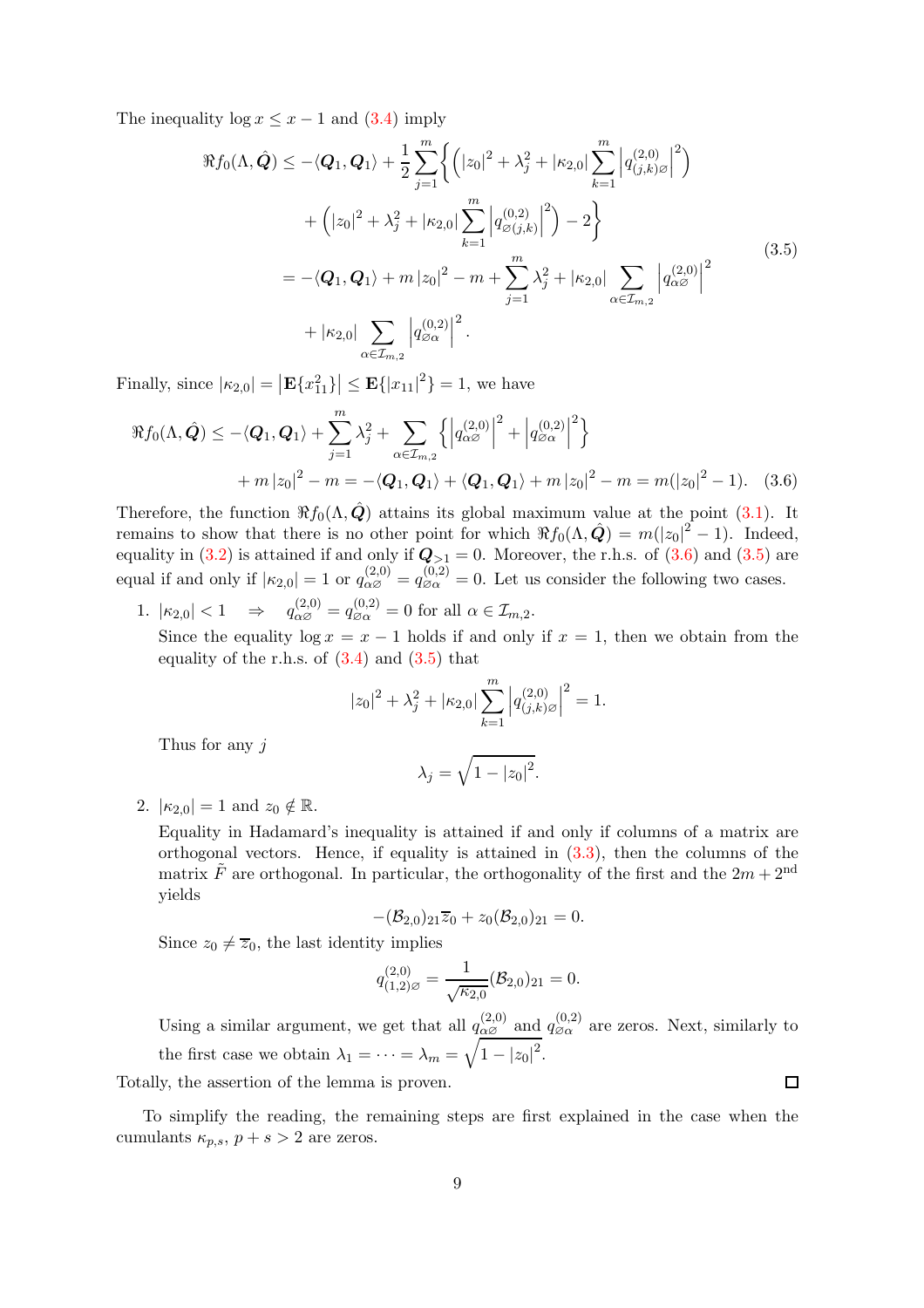#### 3.1 Case of zero high cumulants

Now we proceed to the integral estimates. In a standard way the integration domain in [\(2.8\)](#page-6-1) can be restricted as follows

$$
f_m = Cn^{c_m} \int_{\Sigma_r} \Delta^2(\Lambda^2) \prod_{j=1}^m \lambda_j \times g(U\Lambda V^*, \hat{\mathbf{Q}}) e^{(n-c_m)f(U\Lambda V^*, \hat{\mathbf{Q}})} d\mu(U) d\mu(V) d\Lambda d\hat{\mathbf{Q}} + O(e^{-nr/2}),
$$

where

$$
\Sigma_r = \left\{ (\Lambda, U, V, \hat{\boldsymbol{Q}}) \mid \|\Lambda\| + \|\hat{\boldsymbol{Q}}\| \leq r \right\}.
$$

The next step is to restrict the integration domain by

<span id="page-9-2"></span>
$$
\Omega_n = \left\{ (\Lambda, U, V, \hat{\mathbf{Q}}) \mid \|\Lambda - \Lambda_0\| + \|\hat{\mathbf{Q}}\| \le \frac{\log n}{\sqrt{n}} \right\}.
$$
\n(3.7)

To this end we need the estimate of  $\Re f$  given by the following lemmas.

<span id="page-9-1"></span>**Lemma 6.** Let  $\tilde{\Lambda}$  and  $\hat{\tilde{Q}}$  satisfy the condition  $\|\tilde{\Lambda}\| + \|\hat{\tilde{Q}}\| \le \log n$ . Then uniformly in U and V

$$
f(U(\Lambda_0 + n^{-1/2}\tilde{\Lambda})V^*, n^{-1/2}\hat{\tilde{Q}}) = -m\lambda_0^2 + n^{-1/2} \operatorname{tr}(\overline{z}_0 \mathcal{Z} + z_0 \mathcal{Z}^*)
$$
  

$$
- \frac{1}{2n} \operatorname{tr}(2\lambda_0 \tilde{\Lambda} + \overline{z}_0 \mathcal{Z}_U + z_0 \mathcal{Z}_V^*)^2 + \frac{1}{n} \operatorname{tr} \mathcal{Z}_U \mathcal{Z}_V^*
$$
  

$$
- \frac{1}{2n} \operatorname{tr} \Big[ (1 - |\kappa_{2,0}| \overline{z}_0^2) \tilde{B}_{2,0}^* \tilde{B}_{2,0} + (1 - |\kappa_{2,0}| z_0^2) \tilde{B}_{0,2}^* \tilde{B}_{0,2}
$$
  

$$
- |\kappa_{2,0}| \lambda_0^2 \tilde{B}_{0,2} \tilde{B}_{2,0} - |\kappa_{2,0}| \lambda_0^2 \tilde{B}_{2,0}^* \tilde{B}_{0,2}^* \Big] - \frac{1}{n} \left\| \tilde{Q}_{>1} \right\|^2
$$
  

$$
+ O(n^{-3/2} \log^3 n), \quad (3.8)
$$

where  $\mathcal{Z}_W = W^* \mathcal{Z} W$ .

*Proof.* If  $Q_1 = U(\Lambda_0 + n^{-1/2}\tilde{\Lambda})V^*$ , then F has the form

<span id="page-9-0"></span>
$$
F = \begin{pmatrix} U & 0 & 0 & 0 \\ 0 & V & 0 & 0 \\ 0 & 0 & \overline{U} & 0 \\ 0 & 0 & 0 & \overline{V} \end{pmatrix} \left( F_0 + \frac{1}{\sqrt{n}} F_1 \right) \begin{pmatrix} U^T & 0 & 0 & 0 \\ 0 & V^T & 0 & 0 \\ 0 & 0 & U^* & 0 \\ 0 & 0 & 0 & V^* \end{pmatrix},
$$

where

<span id="page-9-3"></span>
$$
F_0 = \begin{pmatrix} 0 & A_0 \ -A_0^T & 0 \end{pmatrix}, \quad F_1 = \begin{pmatrix} B & A \ -A^T & B^* \end{pmatrix},
$$
  
\n
$$
A_0 = \begin{pmatrix} -z_0 I_m & \Lambda_0 \ -\Lambda_0 & -\overline{z}_0 I_m \end{pmatrix}, \quad A = \begin{pmatrix} -\mathcal{Z}_U & \tilde{\Lambda} \\ -\tilde{\Lambda} & -\mathcal{Z}_V^* \end{pmatrix}, \quad B = \begin{pmatrix} \tilde{B}_{2,0} & 0 \\ 0 & \tilde{B}_{0,2}^* \end{pmatrix}.
$$
\n(3.9)

Taking into account that

$$
\det F_0 = \left[ \det \begin{pmatrix} z_0 & \lambda_0 \\ -\lambda_0 & \overline{z}_0 \end{pmatrix} \det \begin{pmatrix} -z_0 & \lambda_0 \\ -\lambda_0 & -\overline{z}_0 \end{pmatrix} \right]^m = 1,
$$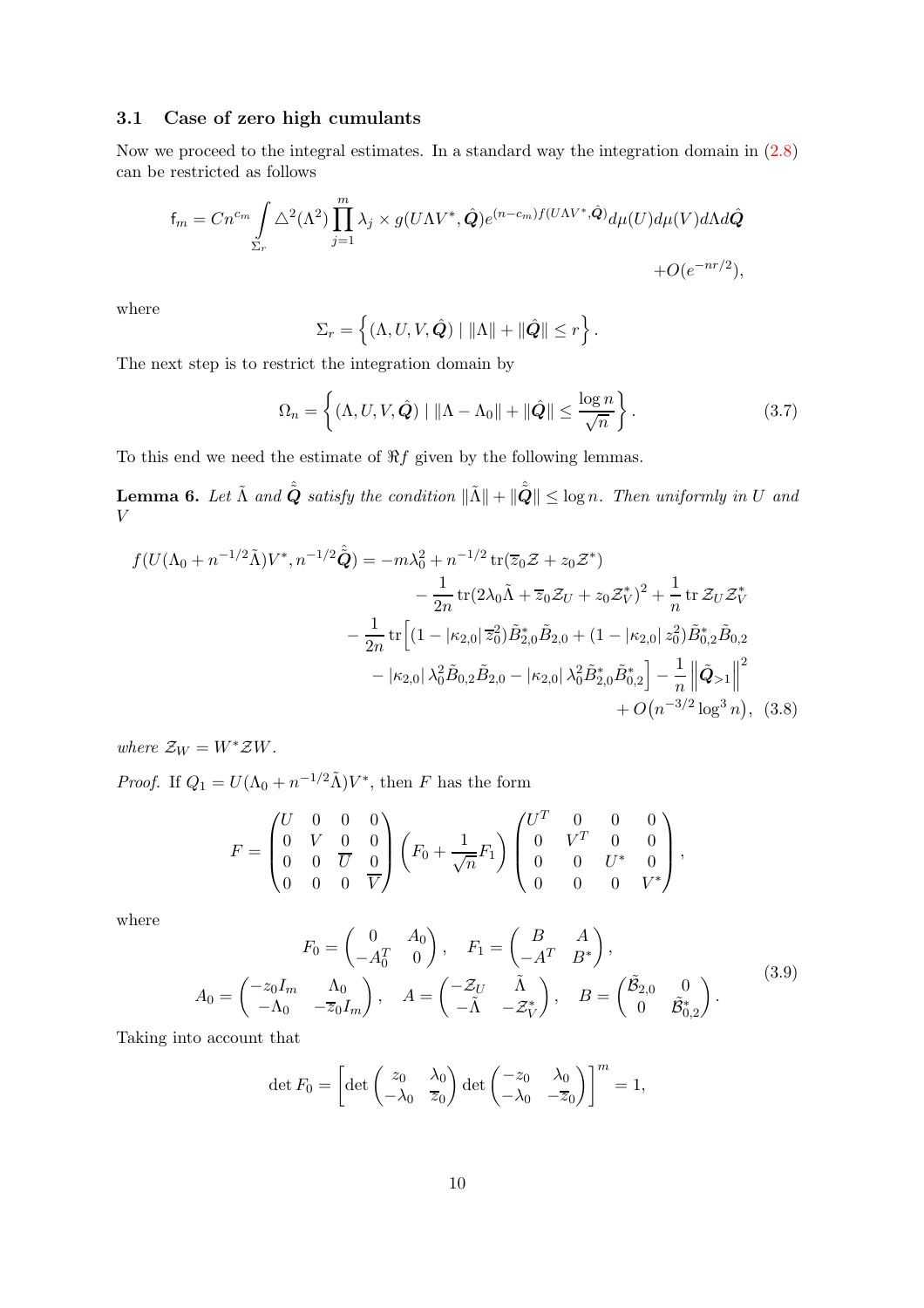<span id="page-10-0"></span>one gets

$$
\log \det F = \text{tr} \log(1 + n^{-1/2} F_0^{-1} F_1)
$$
  
=  $\frac{1}{\sqrt{n}} \text{tr} F_0^{-1} F_1 - \frac{1}{2n} \text{tr} (F_0^{-1} F_1)^2 + O\left(\frac{\log^3 n}{\sqrt{n^3}}\right)$  (3.10)

uniformly in  $U$  and  $V$ . Further,

$$
F_0^{-1}F_1 = \begin{pmatrix} \left(A_0^T\right)^{-1} A^T & -\left(A_0^T\right)^{-1} B^* \\ A_0^{-1} B & A_0^{-1} A \end{pmatrix} \tag{3.11}
$$

and

$$
(F_0^{-1}F_1)^2 = \begin{pmatrix} ((A_0^{-1}A)^T)^2 - (A_0^T)^{-1}B^*A_0^{-1}B & * \\ * & -A_0^{-1}B(A_0^T)^{-1}B^* + (A_0^{-1}A)^2 \end{pmatrix}.
$$
 (3.12)

Moreover,

<span id="page-10-1"></span>
$$
A_0^{-1}A = \begin{pmatrix} \bar{z}_0 \mathcal{Z}_U + \lambda_0 \tilde{\Lambda} & -\bar{z}_0 \tilde{\Lambda} + \lambda_0 \mathcal{Z}_V^* \\ -\lambda_0 \mathcal{Z}_U + z_0 \tilde{\Lambda} & \lambda_0 \tilde{\Lambda} + z_0 \mathcal{Z}_V^* \end{pmatrix},
$$
  
\n
$$
(A_0^T)^{-1} B^* A_0^{-1} B = \begin{pmatrix} \bar{z}_0^2 \tilde{\mathcal{B}}_{2,0}^* \tilde{\mathcal{B}}_{2,0} + \lambda_0^2 \tilde{\mathcal{B}}_{0,2} \tilde{\mathcal{B}}_{2,0} & * \\ * & \lambda_0^2 \tilde{\mathcal{B}}_{2,0}^* \tilde{\mathcal{B}}_{0,2}^* + \bar{z}_0^2 \tilde{\mathcal{B}}_{0,2} \tilde{\mathcal{B}}_{0,2}^* \end{pmatrix}.
$$
\n(3.13)

Combining  $(3.10)$ – $(3.13)$  and  $(2.2)$ , we get

$$
f(U(\Lambda_0 + n^{-1/2}\tilde{\Lambda})V^*, n^{-1/2}\hat{\tilde{Q}}) = -\operatorname{tr}\left[\Lambda_0^2 + 2n^{-1/2}\lambda_0\tilde{\Lambda} + n^{-1}\tilde{\Lambda}^2\right] - \frac{1}{2n}\operatorname{tr}[\tilde{B}_{2,0}^*\tilde{B}_{2,0} + \tilde{B}_{0,2}^*\tilde{B}_{0,2}] - \frac{1}{n}\left\|\tilde{Q}_{>1}\right\|^2 + \frac{1}{n^{1/2}}\operatorname{tr}[2\lambda_0\tilde{\Lambda} + \bar{z}_0\mathcal{Z}_U + z_0\mathcal{Z}_V^*] - \frac{1}{n}\operatorname{tr}\left[(\lambda_0^2 - |z_0|^2)\tilde{\Lambda}^2 + 2\bar{z}_0\lambda_0\mathcal{Z}_U\tilde{\Lambda} + 2z_0\lambda_0\mathcal{Z}_V^*\tilde{\Lambda} + \frac{1}{2}(\bar{z}_0\mathcal{Z}_U + z_0\mathcal{Z}_V^*)^2 - \mathcal{Z}_U\mathcal{Z}_V^*\right] + \frac{1}{2n}|\kappa_{2,0}|\operatorname{tr}[\overline{z}_0^2\tilde{B}_{2,0}^*\tilde{B}_{2,0} + \lambda_0^2\tilde{B}_{0,2}\tilde{B}_{2,0} + \lambda_0^2\tilde{B}_{2,0}^*\tilde{B}_{0,2}^* + \overline{z}_0^2\tilde{B}_{0,2}\tilde{B}_{0,2}^*\right] + O(n^{-3/2}\log^3 n).
$$

Hence the last expansion yields [\(3.8\)](#page-9-0).

<span id="page-10-4"></span>**Corollary 7.** Let the function  $f_0: \mathbb{R}^{2^{2m}} \to \mathbb{C}$  be defined by [\(2.9\)](#page-6-2). Then the following assertions are true:

- <span id="page-10-3"></span><span id="page-10-2"></span>(i) the point  $\mathbf{Q}_* = (\Lambda_0, 0)$  is a stationary point of the function  $f_0(\Lambda, \hat{\mathbf{Q}})$ ;
- (ii) the Hessian matrix of the function  $\Re f_0(\Lambda, \hat{Q})$  (as a function of real argument) at the point  $\mathbf{Q}_*$  is negative definite.

*Proof.* Let us put  $\mathcal{Z} = 0$  and  $p_c = 0$ . Then

$$
f_0(\Lambda, \hat{\bm{Q}}) = f(\Lambda, \hat{\bm{Q}}).
$$

 $\Box$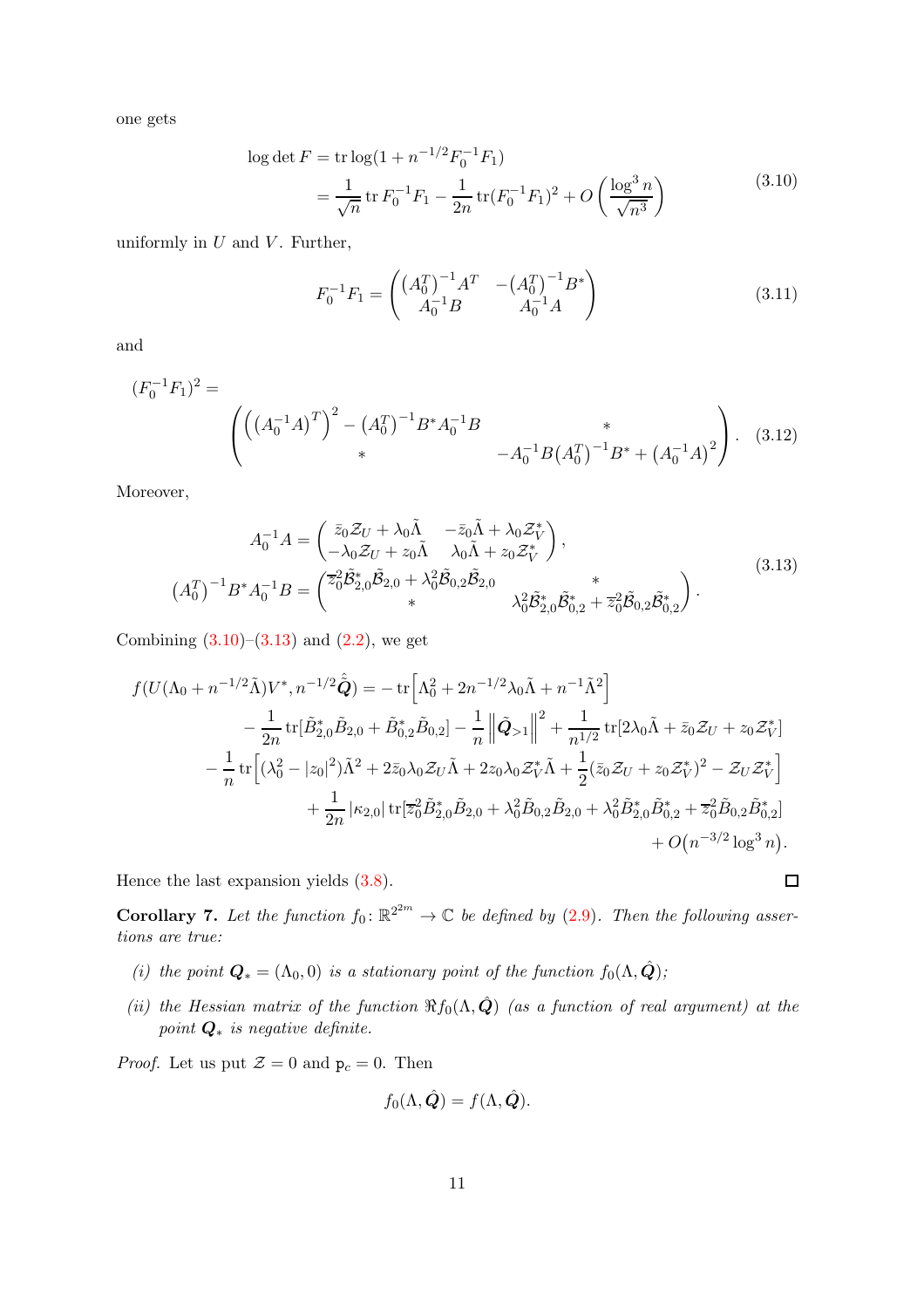Therefore it is possible to consider the expansion [\(3.8\)](#page-9-0) as Taylor formula for  $f_0(\Lambda, \hat{\mathbf{Q}})$  at the point  $(\Lambda_0, 0)$ . We obtain

$$
f_0(\Lambda_0 + n^{-\frac{1}{2}}\tilde{\Lambda}, n^{-\frac{1}{2}}\hat{\tilde{Q}}) = -m\lambda_0^2 - n^{-1}2\lambda_0^2 \operatorname{tr} \tilde{\Lambda}^2 - n^{-1} \left\| \tilde{Q}_{>1} \right\|^2
$$
  

$$
- \frac{1}{2n} \operatorname{tr} \left[ (1 - |\kappa_{2,0}| \bar{z}_0^2) \tilde{B}_{2,0}^* \tilde{B}_{2,0} + (1 - |\kappa_{2,0}| z_0^2) \tilde{B}_{0,2}^* \tilde{B}_{0,2}
$$
  

$$
- |\kappa_{2,0}| \lambda_0^2 \tilde{B}_{0,2} \tilde{B}_{2,0} - |\kappa_{2,0}| \lambda_0^2 \tilde{B}_{2,0}^* \tilde{B}_{0,2}^* \right] + O(n^{-\frac{3}{2}} \log^3 n).
$$

Thus the gradient of the function  $f_0(\Lambda, \hat{Q})$  is evidently zero at the point  $(\Lambda_0, 0)$ . Assertion [\(i\)](#page-10-2) is proven. Note that

$$
\frac{1}{2n} \operatorname{tr} \left[ (1 - |\kappa_{2,0}| \overline{z}_0^2) \tilde{B}_{2,0}^* \tilde{B}_{2,0} + (1 - |\kappa_{2,0}| z_0^2) \tilde{B}_{0,2}^* \tilde{B}_{0,2} - |\kappa_{2,0}| \lambda_0^2 \tilde{B}_{0,2} \tilde{B}_{2,0} - |\kappa_{2,0}| \lambda_0^2 \tilde{B}_{2,0}^* \tilde{B}_{0,2}^* \right]
$$
\n
$$
= \frac{1}{n} \sum_{\alpha \in \mathcal{I}_{m,2}} \left[ (1 - |\kappa_{2,0}| \overline{z}_0^2) \left| q_{\alpha\beta}^{(2,0)} \right|^2 + (1 - |\kappa_{2,0}| z_0^2) \left| q_{\beta\alpha}^{(0,2)} \right|^2 + |\kappa_{2,0}| \lambda_0^2 \left( q_{\alpha\beta}^{(2,0)} q_{\beta\alpha}^{(0,2)} + \overline{q_{\alpha\beta}^{(2,0)} q_{\beta\alpha}^{(0,2)}} \right) \right]. \tag{3.14}
$$

Hence, in order to prove assertion [\(ii\)](#page-10-3) it is enough to show that the following quadratic form of  $x_1$  and  $x_2$ 

<span id="page-11-2"></span>
$$
(1 - |\kappa_{2,0}| \Re z_0^2) x_1^2 + (1 - |\kappa_{2,0}| \Re z_0^2) x_2^2 \pm 2 |\kappa_{2,0}| \lambda_0^2 x_1 x_2
$$

is positive definite. A straightforward check yields

$$
1 - |\kappa_{2,0}| \Re z_0^2 > 0;
$$
  
\n
$$
(1 - |\kappa_{2,0}| \Re z_0^2)^2 - |\kappa_{2,0}|^2 \lambda_0^4 \ge (1 - |\kappa_{2,0} z_0^2|)^2 - |\kappa_{2,0}|^2 \lambda_0^4 \ge 0.
$$
\n(3.15)

Besides, if parameters  $\kappa_{2,0}$  and  $z_0$  are such those in the assertion of Theorem [1](#page-3-2) then the inequality [\(3.15\)](#page-11-0) is strict.  $\Box$ 

<span id="page-11-1"></span>**Lemma 8.** Let  $\tilde{f}(Q_1, \hat{Q}) = f(Q_1, \hat{Q}) - f(\Lambda_0, 0)$ . Then for sufficiently large n

<span id="page-11-0"></span>
$$
\max_{\frac{\log n}{\sqrt{n}} \leq ||\Lambda - \Lambda_0|| + ||\hat{\mathbf{Q}}|| \leq r} \Re \tilde{f}(U\Lambda V^*, \hat{\mathbf{Q}}) \leq -C \frac{\log^2 n}{n}
$$

uniformly in  $U$  and  $V$ .

*Proof.* First let us check that the first and the second derivatives of  $f_r$  are bounded in the δ-neighborhood of  $Λ_0$ , where  $f_r$  is defined in [\(2.11\)](#page-6-4) and δ is n-independent. Indeed, since h and  $h_0$  are polynomials and  $h \rightrightarrows h_0$  on compacts

$$
\left| \frac{1}{\sqrt{n}} \frac{\partial \Re f_r}{\partial x} \right| \le \left| \frac{1}{\sqrt{n}} \frac{\partial f_r}{\partial x} \right| = \left| \frac{\partial (f - f_0)}{\partial x} \right| = \left| \frac{\partial (\log h - \log h_0)}{\partial x} \right|
$$

$$
\le \left| \frac{1}{h_0} \cdot \frac{\partial h_0}{\partial x} - \frac{1}{h} \cdot \frac{\partial h}{\partial x} \right| \le \frac{C}{\sqrt{n}},
$$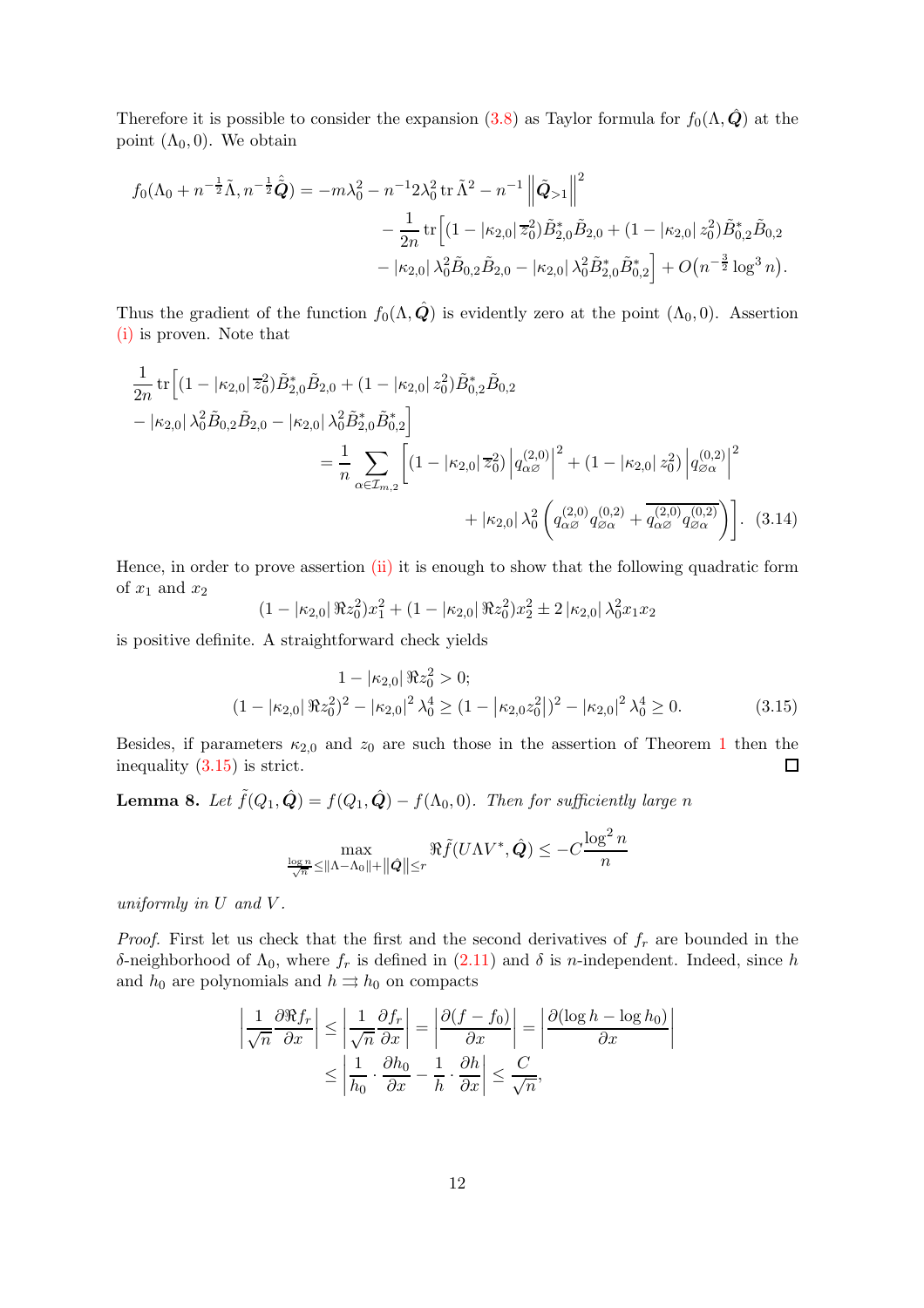where x is either  $\lambda_j$  or an entry of  $Q_{p,s}$ ,  $(p, s) \neq (1, 1)$ . Let  $\Lambda_E$  be a real diagonal matrix of unit norm and let  $\hat{\mathbf{Q}}_E$ ,  $\|\hat{\mathbf{Q}}_E\|=1$ , be a set of matrices which sizes correspond to those of  $\hat{\mathbf{Q}}$ . Then for any  $\Lambda_E$  and  $\hat{Q}_E$  and for  $\frac{\log n}{\sqrt{n}} \le t \le \delta$  we have

$$
\frac{d}{dt}\Re\tilde{f}(U(\Lambda_0+t\Lambda_E)V^*,t\hat{Q}_E) = \langle \nabla_{\Lambda,\hat{Q}}\Re f_0(U(\Lambda_0+t\Lambda_E)V^*,t\hat{Q}_E),v(E)\rangle \n+ n^{-1/2}\langle \nabla_{\Lambda,\hat{Q}}\Re f_r(U(\Lambda_0+t\Lambda_E)V^*,t\hat{Q}_E),v(E)\rangle \n= \langle \nabla_{\Lambda,\hat{Q}}\Re f_0(\Lambda_0+t\Lambda_E,t\hat{Q}_E),v(E)\rangle + O(n^{-1/2}),
$$

where  $v(E)$  denotes a vector witch components are all the real variables of  $\Lambda_E$  and  $\mathbf{Q}_E$  and  $\langle \cdot, \cdot \rangle$  is a standard real scalar product. Expanding the scalar product by Taylor formula and considering that  $\nabla_{\Lambda,\hat{\mathbf{Q}}} f_0(\Lambda_0, 0) = 0$ , we obtain

$$
\frac{d}{dt}\Re\tilde{f}(U(\Lambda_0+t\Lambda_E)V^*,t\hat{Q}_E)=t\langle (\Re f_0)''(\Lambda_0,0)v(E),v(E)\rangle+r_1+O(n^{-1/2}),
$$

where  $(\Re f_0)''$  is a matrix of second order derivatives of  $\Re f_0$  w.r.t.  $\Lambda$ ,  $\Re \hat{Q}$  and  $\Im \hat{Q}$  and  $|r_1| \leq Ct^2$ .  $(\Re f_0)''(\Lambda_0, 0)$  is negative definite according to Corollary [7.](#page-10-4) Hence  $\frac{d}{dt}\Re \tilde{f}(U(\Lambda_0 +$  $t\Lambda_E$ ) $V^*, t\hat{\mathbf{Q}}_E$ ) is negative and

<span id="page-12-0"></span>
$$
\max_{\frac{\log n}{\sqrt{n}} \le \|\Lambda - \Lambda_0\| + \|\hat{\mathbf{Q}}\| \le \delta} \Re \tilde{f}(U\Lambda V^*, \hat{\mathbf{Q}}) = \max_{\|\Lambda - \Lambda_0\| + \|\hat{\mathbf{Q}}\| = \frac{\log n}{\sqrt{n}}} \Re \tilde{f}(U\Lambda V^*, \hat{\mathbf{Q}})
$$
\n
$$
\le \Re f(U\Lambda_0 V^*, 0) - C \frac{\log^2 n}{n} - f(\Lambda_0, 0). \tag{3.16}
$$

Notice that  $f_r$  is bounded from above uniformly in n. This fact and Lemma [5](#page-7-4) imply that  $\delta$ in  $(3.16)$  can be replaced by r

$$
\max_{\frac{\log n}{\sqrt{n}}\leq ||\Lambda-\Lambda_0||+||\hat{\mathbf{Q}}||\leq r} \Re \tilde{f}(U\Lambda V^*,\hat{\mathbf{Q}})\leq \Re f(U\Lambda_0V^*,0)-f(\Lambda_0,0)-C\frac{\log^2 n}{n}.
$$

It remains to deduce from Lemma [6](#page-9-1) that  $\Re f(U\Lambda_0 V^*, 0) - f(\Lambda_0, 0) = O(n^{-1})$  uniformly in U  $\Box$ and  $V$ .

Lemma  $8$  and the formula  $(2.8)$  yield

$$
f_m = Cn^{cm}e^{nf(\Lambda_0,0)} \left( \int_{\Omega_n} \Delta^2(\Lambda^2) \prod_{j=1}^m \lambda_j g(Q) e^{-c_m f(U\Lambda V^*, \hat{Q})} \times e^{n\tilde{f}(U\Lambda V^*, \hat{Q})} d\mu(U) d\mu(V) d\Lambda d\hat{Q} + O(e^{-C_1 \log^2 n}) \right),
$$

where  $\Omega_n$  is defined in [\(3.7\)](#page-9-2). Changing the variables  $\Lambda = \Lambda_0 + \frac{1}{\sqrt{2}}$  $\frac{1}{n}\tilde{\Lambda}, \hat{\bm{Q}} = \frac{1}{\sqrt{n}}\hat{\tilde{\bm{Q}}}$  and expanding  $f$  according to Lemma  $6$  we obtain

<span id="page-12-1"></span>
$$
f_m = Ck_n \int \Delta^2(\tilde{\Lambda}) g(Q_*) e^{-c_m f(\Lambda_0, 0)} d\mu(U) d\mu(V) d\tilde{\Lambda} d\hat{Q}(1 + o(1))
$$
  
\n
$$
\times \exp \left\{ -\frac{1}{2} \text{tr} (2\lambda_0 \tilde{\Lambda} + \bar{z}_0 Z_U + z_0 Z_V^*)^2 + \text{tr} Z_U Z_V^* - \left\| \tilde{Q}_{>1} \right\|^2 - \frac{1}{2} \text{tr} \left[ (1 - |\kappa_{2,0}| \bar{z}_0^2) \tilde{B}_{2,0}^* \tilde{B}_{2,0} + (1 - |\kappa_{2,0}| z_0^2) \tilde{B}_{0,2}^* \tilde{B}_{0,2} - |\kappa_{2,0}| \lambda_0^2 \tilde{B}_{0,2} \tilde{B}_{2,0} - |\kappa_{2,0}| \lambda_0^2 \tilde{B}_{2,0}^* \tilde{B}_{0,2}^* \right\},
$$
\n(3.17)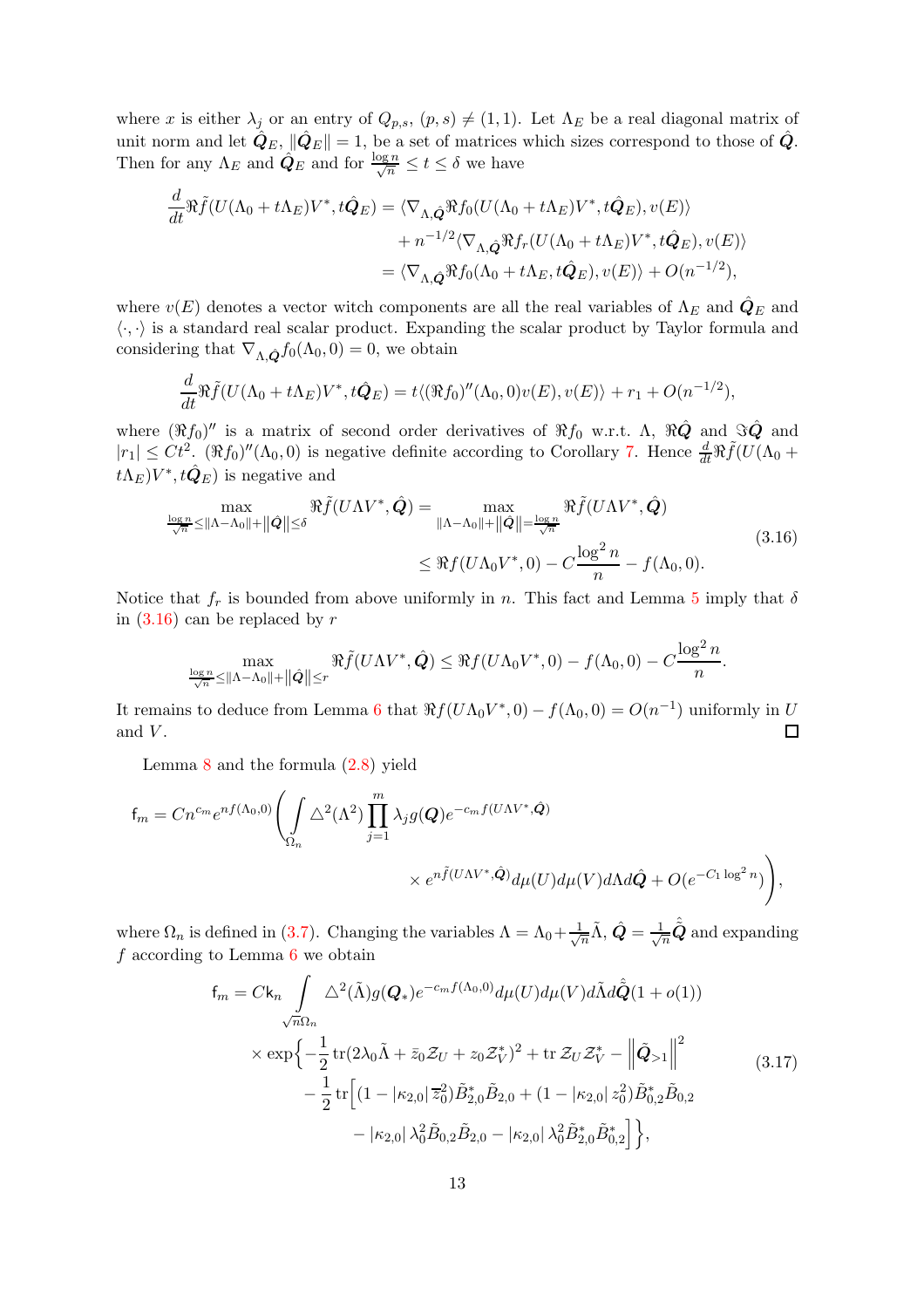where

<span id="page-13-1"></span>
$$
\mathbf{k}_n = n^{m^2/2} e^{-mn\lambda_0^2 + \sqrt{n}\operatorname{tr}(\bar{z}_0 \mathcal{Z} + z_0 \mathcal{Z}^*)}.
$$
\n(3.18)

Since  $(3.14)$  the integral over  $\hat{Q}$  can be computed separately over real and imaginary parts of the entries of  $\hat{Q}$ . Because  $g(Q_*)e^{-c_m f(\Lambda_0,0)} = 1 + o(1)$ , the integration implies

$$
f_m = C k_n d_1(\kappa_{2,0})^{-m} \int \Delta^2(\tilde{\Lambda}) d\mu(U) d\mu(V) d\tilde{\Lambda}(1 + o(1))
$$
  
 
$$
\times \exp\left\{-\frac{1}{2} \operatorname{tr}(2\lambda_0 \tilde{\Lambda} + \bar{z}_0 \mathcal{Z}_U + z_0 \mathcal{Z}_V^*)^2 + \operatorname{tr} \mathcal{Z}_U \mathcal{Z}_V^* \right\},
$$
(3.19)

<span id="page-13-2"></span>where

$$
d_1(\kappa_{2,0}) = |1 - |\kappa_{2,0}| \, z_0^2|^2 - |\kappa_{2,0}|^2 \, \lambda_0^4. \tag{3.20}
$$

Let us change the variables  $V = WU$ . Taking into account that the Haar measure is invariant w.r.t. shifts we get

$$
f_m = C k_n d_1(\kappa_{2,0})^{-m} \int \int \int \int \Delta^2(\tilde{\Lambda}) d\mu(U) d\mu(W) d\tilde{\Lambda}(1+o(1))
$$
  
 
$$
\times \exp \left\{-\frac{1}{2} \text{tr}(2\lambda_0 \tilde{\Lambda} + U^* (\bar{z}_0 \mathcal{Z} + z_0 \mathcal{Z}_W^*) U)^2 + \text{tr} \mathcal{Z} W^* \mathcal{Z}^* W \right\}
$$
  

$$
= C k_n d_1(\kappa_{2,0})^{-m} \int \int \int \Delta^2(\tilde{\Lambda}) d\mu(U) d\mu(W) d\tilde{\Lambda}(1+o(1))
$$
  

$$
\times \exp \left\{-\frac{1}{2} \text{tr}(2\lambda_0 U \tilde{\Lambda} U^* + (\bar{z}_0 \mathcal{Z} + z_0 \mathcal{Z}_W^*))^2 + \text{tr} \mathcal{Z} W^* \mathcal{Z}^* W \right\}.
$$

The next step is to change the variables  $H = U \tilde{\Lambda} U^*$ . The Jacobian is  $\frac{\prod_{j=1}^{m-1} j!}{(2\pi)^{m(m-1)/2}} \Delta^{-2}(\tilde{\Lambda})$ (see e.g.  $[39]$ ). Thus

$$
f_m = C k_n d_1(\kappa_{2,0})^{-m} \int \int \int \mathcal{d}\mu(W) dH (1 + o(1))
$$
  
 
$$
\times \exp \left\{-\frac{1}{2} \text{tr}(2\lambda_0 H + (\bar{z}_0 Z + z_0 Z_W^*))^2 + \text{tr} Z W^* Z^* W\right\},
$$

where  $\mathcal{H}_m$  is a space of hermitian  $m \times m$  matrices and

$$
dH = \prod_{j=1}^{m} d(H)_{jj} \prod_{j < k} d\Re(H)_{jk} d\Im(H)_{jk}.
$$

The Gaussian integration over  $H$  implies

<span id="page-13-0"></span>
$$
f_m = C k_n d_1(\kappa_{2,0})^{-m} \int_{U(m)} \exp \{ \text{tr} \, \mathcal{Z} W^* \mathcal{Z}^* W \} d\mu(W) (1 + o(1)). \tag{3.21}
$$

For computing the integral over the unitary group, the following Harish-Chandra/Itsykson–Zuber formula is used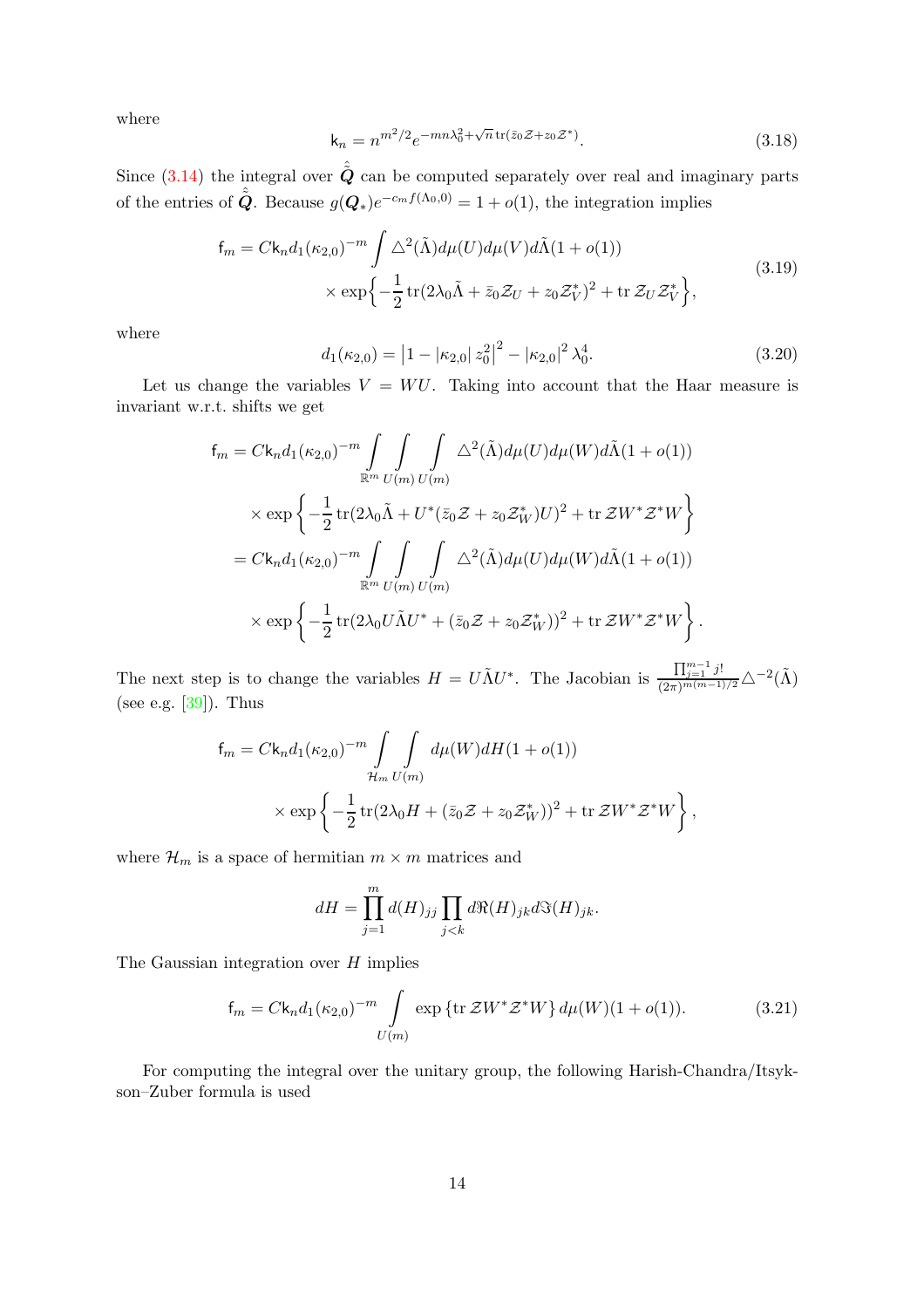**Proposition 9.** Let A and B be normal  $d \times d$  matrices with distinct eigenvalues  $\{a_j\}_{j=1}^d$  and  ${b_j}_{j=1}^d$  respectively. Then

$$
\int_{U(d)} \exp\{z \operatorname{tr} AU^* BU\} d\mu(U) = \left(\prod_{j=1}^{d-1} j!\right) \frac{\det\{\exp(za_j b_k)\}_{j,k=1}^d}{z^{(d^2-d)/2} \triangle(A) \triangle(B)},
$$

where z is some constant,  $\mu$  is a Haar measure, and  $\Delta(A) = \prod_{j > k} (a_j - a_k)$ .

For the proof see, e.g., [\[43,](#page-19-14) Appendix 5].

Applying the Harish-Chandra/Itsykson–Zuber formula to [\(3.21\)](#page-13-0) we obtain

$$
f_m = C k_n e^{-m \log d_1(\kappa_{2,0})} \frac{\det \{ e^{\zeta_j \bar{\zeta}_k} \}_{j,k=1}^m}{\left| \Delta(\mathcal{Z}) \right|^2} (1 + o(1)),
$$

which in combination with  $(2.12)$  yields the result of Theorem [1.](#page-3-2)

#### 3.2 General case

In the general case the proof proceeds by the same scheme as in the case of zero high cumulants. In this subsection we focus on the crucial distinctions from the partial case considered above and refine the corresponding assertions from the previous subsection.

At the point we are ready to generalize Lemma [6.](#page-9-1)

**Lemma 10.** Let  $\|\tilde{\mathbf{\Lambda}}\| + \|\hat{\tilde{\mathbf{Q}}}\| \leq \log n$ . Then uniformly in U and V

<span id="page-14-1"></span>
$$
f(U(\Lambda_0 + n^{-1/2}\tilde{\Lambda})V^*, n^{-1/2}\hat{\tilde{Q}}) = -m\lambda_0^2 + n^{-1/2} \operatorname{tr}(\overline{z}_0 \mathcal{Z} + z_0 \mathcal{Z}^*)
$$
  

$$
- \frac{1}{2n} \operatorname{tr}(2\lambda_0 \tilde{\Lambda} + \overline{z}_0 \mathcal{Z}_U + z_0 \mathcal{Z}_V^*)^2 + \frac{1}{n} \operatorname{tr} \mathcal{Z}_U \mathcal{Z}_V^*
$$
  

$$
- \frac{1}{2n} \operatorname{tr} \Big[ (1 - |\kappa_{2,0}| \overline{z}_0^2) \tilde{B}_{2,0}^* \tilde{B}_{2,0} + (1 - |\kappa_{2,0}| z_0^2) \tilde{B}_{0,2}^* \tilde{B}_{0,2}
$$
  

$$
- |\kappa_{2,0}| \lambda_0^2 \tilde{B}_{0,2} \tilde{B}_{2,0} - |\kappa_{2,0}| \lambda_0^2 \tilde{B}_{2,0}^* \tilde{B}_{0,2}^* \Big] - \frac{1}{n} \left\| \tilde{Q}_{>1} \right\|^2
$$
  

$$
+ n^{-1} \lambda_0^2 \sqrt{\kappa_{2,2}} \operatorname{tr} \big[ (\wedge^2 VU^*) \tilde{Q}_2 + \tilde{Q}_2^* (\wedge^2 UV^*) \big] + O(n^{-3/2} \log^3 n), \quad (3.22)
$$

where we keep the notations of Lemma [6](#page-9-1) and  $\wedge^2 B$  is the second exterior power of a linear operator B (see  $[58]$  for the definition and properties of an exterior power of a linear operator).

*Proof.* Differently from the previous subsection the function f has an additional term  $n^{-1/2} \tilde{h}(Q_1, Q_2)$ +  $n^{-1}$  $p_c(\hat{Q})$  under the logarithm, where  $\tilde{h}$  is defined in [\(2.5\)](#page-5-5) and  $p_c$  is a polynomial such that  $p_c(0) = 0$ . Therefore, the contribution of the term  $n^{-1}p_c(n^{-1/2}\hat{Q})$  is  $O(n^{-3/2}\log n)$ . Hence, it remains to determine the contribution of the term  $n^{-1/2} \tilde{h}(\mathbf{Q}_1, \mathbf{Q}_2)$ .

<span id="page-14-0"></span>
$$
n^{-\frac{1}{2}}\tilde{h}(n^{-\frac{1}{2}}\tilde{Q}_{1}, n^{-\frac{1}{2}}\tilde{Q}_{2}) = n^{-1}\tilde{h}(n^{-\frac{1}{2}}\tilde{Q}_{1}, \tilde{Q}_{2})
$$
  
= 
$$
-\frac{1}{n}\int \sum_{p+s=4} \left(\text{tr}\,\tilde{Y}_{p,s}\tilde{Q}_{p,s} + \text{tr}\,\tilde{Q}_{p,s}^{*}Y_{p,s}\right) e^{-\frac{1}{2}\rho^{T}F\left(\frac{1}{\sqrt{n}}Q_{1}\right)\rho} d\phi^{+} d\phi d\theta^{+} d\theta, \quad (3.23)
$$

where  $\rho$  is defined in [\(2.6\)](#page-5-6), F is defined in [\(2.4\)](#page-5-2),  $\tilde{Y}_{p,s}$  and  $Y_{p,s}$  are defined by [\(2.7\)](#page-5-7).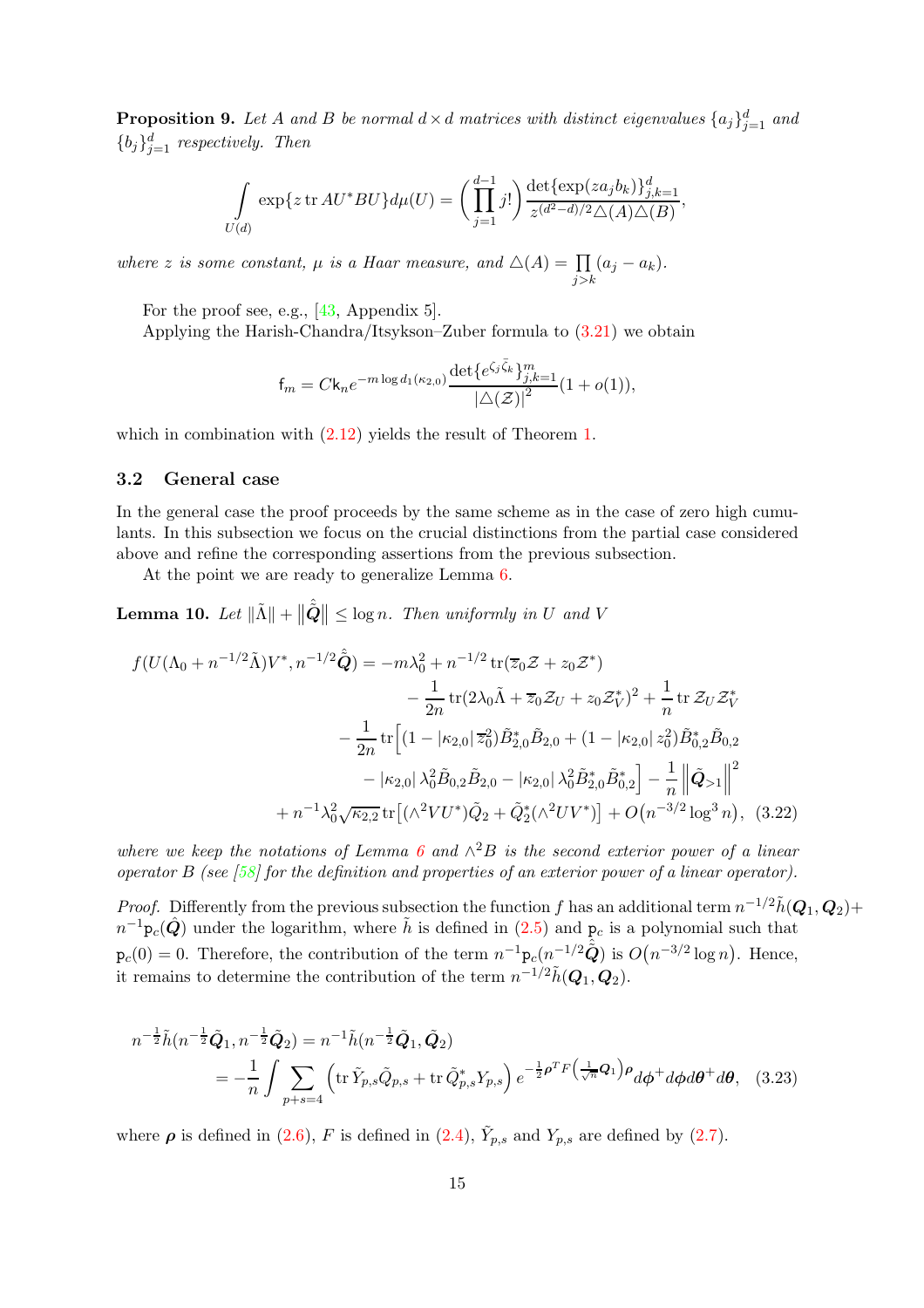Let us change the variables  $\tilde{\phi} = U^* \phi$ ,  $\tilde{\phi}^+ = \phi^+ U$ ,  $\tilde{\theta} = V^* \theta$ ,  $\tilde{\theta}^+ = \theta^+ V$ . We have

$$
\frac{1}{\sqrt{\kappa_{p,s}}} y_{\alpha\beta}^{(p,s)} = \prod_{q=1}^p \phi_{\alpha_q} \prod_{r=1}^s \theta_{\beta_r}^* = \prod_{q=1}^p (U\tilde{\phi})_{\alpha_q} \prod_{r=1}^s (\tilde{\theta}^+ V^*)_{\beta_r}
$$
\n
$$
= \prod_{q=1}^p \sum_{\gamma_q=1}^m u_{\alpha_q \gamma_q} \tilde{\phi}_{\gamma_q} \prod_{r=1}^s \sum_{\delta_r=1}^m \tilde{\theta}_{\delta_r}^* \bar{v}_{\beta_r \delta_r}
$$
\n
$$
=: \sum_{\gamma \in \mathcal{I}_{m,p}} \sum_{\delta \in \mathcal{I}_{m,s}} a_{\alpha\beta\gamma\delta}^{(p,s)} \prod_{q=1}^p \tilde{\phi}_{\gamma_q} \prod_{r=1}^s \tilde{\theta}_{\delta_r}^*,
$$
\n(3.24)

<span id="page-15-0"></span>where  $a_{\alpha\beta\gamma\delta}^{(p,s)}$  just denotes the coefficient at  $\prod$ p  $q=1$  $\tilde{\phi}_{\gamma_q} \prod^s$  $r=1$  $\tilde{\theta}_{\delta_r}^*$ . Similarly

$$
\frac{1}{\sqrt{\overline{\kappa_{p,s}}}}\,\tilde{y}_{\beta\alpha}^{(p,s)} = \sum_{\gamma\in\mathcal{I}_{m,p}}\sum_{\delta\in\mathcal{I}_{m,s}}\tilde{a}_{\beta\alpha\delta\gamma}^{(p,s)}\prod_{r=s}^{1}\tilde{\theta}_{\delta_r}\prod_{q=p}^{1}\tilde{\phi}_{\gamma_q}^*
$$
(3.25)

Besides,

$$
\rho^T F \rho = \tilde{\rho}^T F_0 \tilde{\rho} + O(n^{-1/2} \log n), \qquad (3.26)
$$

where  $F_0$  is defined in  $(3.9)$  and

$$
\tilde{\rho} = \begin{pmatrix} (\tilde{\phi}^+)^T \\ (\tilde{\theta}^+)^T \\ \tilde{\phi} \\ \tilde{\theta} \end{pmatrix}.
$$

<span id="page-15-1"></span>The "measure" changes as follows

$$
d\phi^+ d\phi d\theta^+ d\theta = \det^{-1} U \det^{-1} U^* \det^{-1} V \det^{-1} V^* d\tilde{\phi}^+ d\tilde{\phi} d\tilde{\theta}^+ d\tilde{\theta}
$$
  
=  $d\tilde{\phi}^+ d\tilde{\phi} d\tilde{\theta}^+ d\tilde{\theta}.$  (3.27)

Eventually, substitution of  $(3.24)$ – $(3.27)$  into  $(3.23)$  yields

<span id="page-15-2"></span>
$$
n^{-1}\tilde{h}(n^{-\frac{1}{2}}\tilde{Q}_{1},\tilde{Q}_{2}) = -\frac{1}{n}\int e^{-\frac{1}{2}\tilde{\rho}+F_{0}\tilde{\rho}}d\tilde{\phi}+d\tilde{\phi}d\tilde{\theta}+d\tilde{\theta}
$$
  
\$\times \sum\_{p+s=4}\sum\_{\substack{\alpha,\gamma \in \mathcal{I}\_{m,p} \\ \beta,\delta \in \mathcal{I}\_{m,s}}} \left(\sqrt{\overline{\kappa\_{p,s}}}\tilde{a}\_{\beta\alpha\delta\gamma}^{(p,s)}\tilde{q}\_{\alpha\beta}^{(p,s)}\prod\_{r=s}^{1}\tilde{\theta}\_{\delta\_{r}}\prod\_{q=p}^{1}\tilde{\phi}\_{\gamma\_{q}}^{\*} + \sqrt{\kappa\_{p,s}}\tilde{\tilde{q}}\_{\alpha\beta}^{(p,s)}a\_{\alpha\beta\gamma\delta}^{(p,s)}\prod\_{q=1}^{p}\tilde{\phi}\_{\gamma\_{q}}\prod\_{r=1}^{s}\tilde{\theta}\_{\delta\_{r}}^{\*}\right](3.28)  

$$
+O(n^{-3/2}\log^{3}n)
$$

uniformly in  $U$  and  $V$ .

The integration in [\(3.28\)](#page-15-2) can be performed over  $\tilde{\phi}_j$ ,  $\tilde{\theta}_j$  separately for every j due to the structure of  $F_0$ . Thus it remains to compute the integrals of the form

$$
\int \prod_{q=1}^p \tilde{\phi}_{\gamma_q} \prod_{r=1}^s \tilde{\theta}_{\delta_r}^* \exp \left\{ \overline{z}_0 \tilde{\theta}_j \tilde{\theta}_j^* + \lambda_0 \tilde{\theta}_j \tilde{\phi}_j^* + z_0 \tilde{\phi}_j \tilde{\phi}_j^* - \lambda_0 \tilde{\phi}_j \tilde{\theta}_j^* \right\} d\tilde{\phi}_j^* d\tilde{\phi}_j d\tilde{\theta}_j^* d\tilde{\theta}_j
$$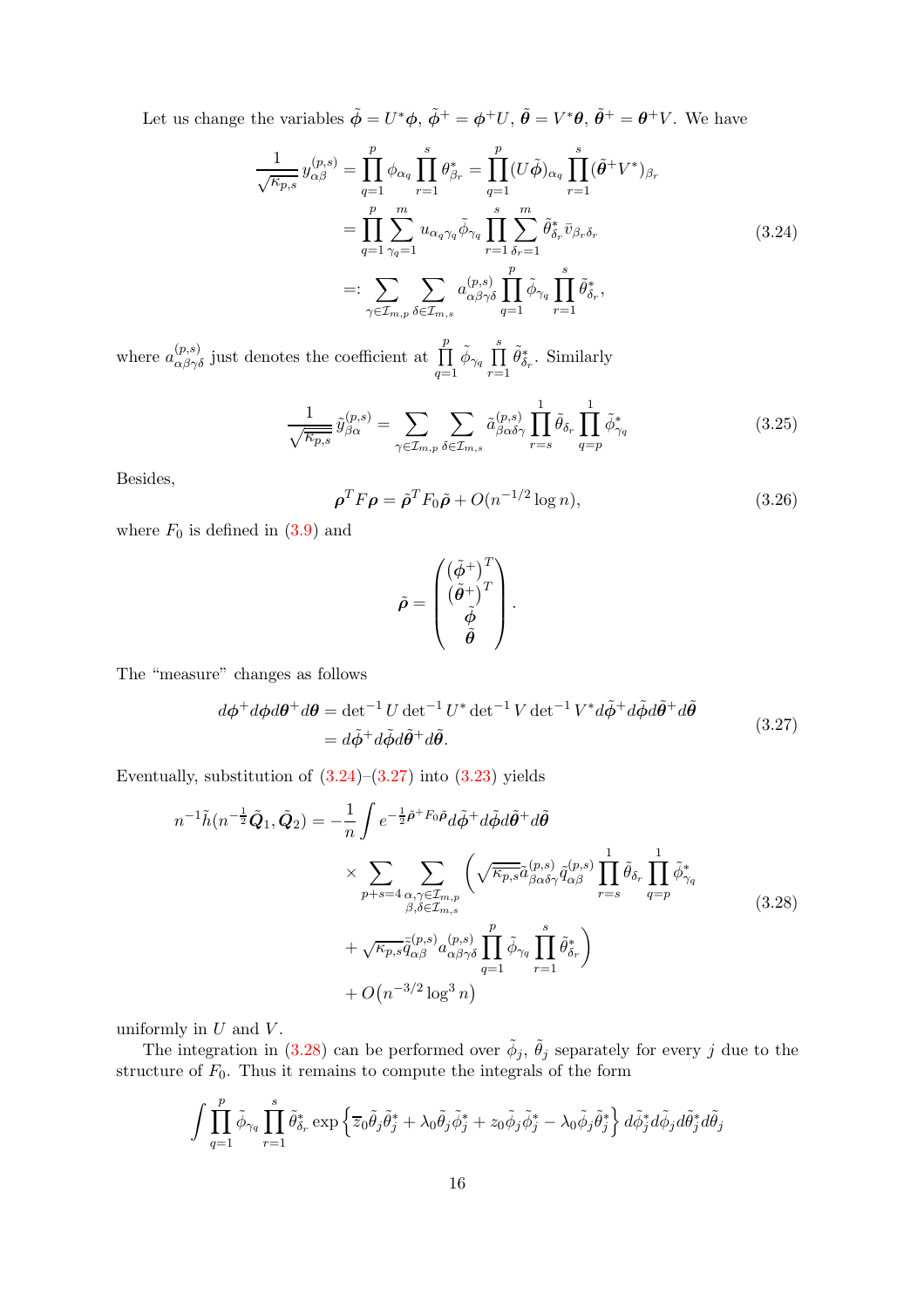Furthermore, expanding the exponent into series, one can observe that all the integrals are non-zero only if  $p = s = 2$  and  $\gamma = \delta$ . Moreover,

$$
\int \tilde{\phi}_j \tilde{\theta}_j^* e^{z_0 \tilde{\theta}_j \tilde{\theta}_j^* + \lambda_0 \tilde{\theta}_j \tilde{\phi}_j^* + z_0 \tilde{\phi}_j \tilde{\phi}_j^* - \lambda_0 \tilde{\phi}_j \tilde{\theta}_j^* d\tilde{\phi}_j d\tilde{\theta}_j d\tilde{\theta}_j^* d\tilde{\theta}_j = -\lambda_0,
$$
  

$$
\int \tilde{\theta}_j \tilde{\phi}_j^* e^{z_0 \tilde{\theta}_j \tilde{\theta}_j^* + \lambda_0 \tilde{\theta}_j \tilde{\phi}_j^* + z_0 \tilde{\phi}_j \tilde{\phi}_j^* - \lambda_0 \tilde{\phi}_j \tilde{\theta}_j^* d\tilde{\phi}_j d\tilde{\theta}_j d\tilde{\theta}_j^* d\tilde{\theta}_j = \lambda_0,
$$
  

$$
\int e^{z_0 \tilde{\theta}_j \tilde{\theta}_j^* + \lambda_0 \tilde{\theta}_j \tilde{\phi}_j^* + z_0 \tilde{\phi}_j \tilde{\phi}_j^* - \lambda_0 \tilde{\phi}_j \tilde{\theta}_j^* d\tilde{\phi}_j d\tilde{\theta}_j d\tilde{\theta}_j d\tilde{\theta}_j = 1.
$$

The last thing we need is values of  $a_{\alpha\beta\gamma\delta}^{(2,2)}$  and  $\tilde{a}_{\beta\alpha\delta\gamma}^{(2,2)}$ . The formula [\(3.24\)](#page-15-0) implies

$$
a_{\alpha\beta\gamma\delta}^{(2,2)} = (\wedge^2 U)_{\alpha\gamma} (\wedge^2 V^*)_{\delta\beta}.
$$

Similarly

$$
\tilde{a}^{(2,2)}_{\beta\alpha\delta\gamma} = (\wedge^2 V)_{\beta\gamma} (\wedge^2 U^*)_{\delta\alpha}.
$$

Finally

$$
\frac{1}{n}\tilde{h}(n^{-\frac{1}{2}}\tilde{Q}_{1},\tilde{Q}_{2}) = \frac{1}{n}\lambda_{0}^{2}\sqrt{\kappa_{2,2}}(\text{tr}(\wedge^{2}U^{*})\tilde{Q}_{2}(\wedge^{2}V) + \text{tr}(\wedge^{2}V^{*})\tilde{Q}_{2}^{*}(\wedge^{2}U)) + o\left(\frac{1}{n}\right)
$$

$$
= n^{-1}\lambda_{0}^{2}\sqrt{\kappa_{2,2}}(\text{tr}(\wedge^{2}VU^{*})\tilde{Q}_{2} + \text{tr}\,\tilde{Q}_{2}^{*}(\wedge^{2}UV^{*}))
$$

$$
+ O(n^{-3/2}\log^{3}n).
$$

The above relation completes the proof of  $(3.22)$ .

Lemma [8](#page-11-1) is still valid in the general case, despite the proof needs some insignificant changes due to a non-zero term  $n^{-1/2} \tilde{h}(\mathbf{Q}_1, \mathbf{Q}_2)$ .

Following the proof in the Gaussian case one can see that  $(3.17)$  transforms into

$$
f_m = Ck_n \int_{\sqrt{n}\Omega_n} \Delta^2(\tilde{\Lambda}) g(Q_*) e^{-c_m f(\Lambda_0, 0)} d\mu(U) d\mu(V) d\tilde{\Lambda} d\hat{Q}(1 + o(1))
$$
  

$$
\times \exp \left\{ -\frac{1}{2} \text{tr}(2\lambda_0 \tilde{\Lambda} + \bar{z}_0 Z_U + z_0 Z_V^*)^2 + \text{tr} Z_U Z_V^* - \left\| \tilde{Q}_{>1} \right\|^2 - \frac{1}{2} \text{tr} \left[ (1 - |\kappa_{2,0}| \bar{z}_0^2) \tilde{B}_{2,0}^* \tilde{B}_{2,0} + (1 - |\kappa_{2,0}| z_0^2) \tilde{B}_{0,2}^* \tilde{B}_{0,2} - |\kappa_{2,0}| \lambda_0^2 \tilde{B}_{2,0} \tilde{B}_{2,0} - |\kappa_{2,0}| \lambda_0^2 \tilde{B}_{2,0}^* \tilde{B}_{0,2}^* \right] + \lambda_0^2 \sqrt{\kappa_{2,2}} \text{tr} \left[ (\Lambda^2 V U^*) \tilde{Q}_2 + \tilde{Q}_2^* (\Lambda^2 U V^*) \right] \Big\},
$$

where  $\mathsf{k}_n$  is defined in [\(3.18\)](#page-13-1). The Gaussian integration over  $\hat{\tilde{\mathbf{Q}}}$  yields

$$
f_m = C k_n d_1(\kappa_{2,0})^{-m} \int \Delta^2(\tilde{\Lambda}) d\mu(U) d\mu(V) d\tilde{\Lambda}(1+o(1))
$$
  
 
$$
\times \exp \left\{-\frac{1}{2} \operatorname{tr}(2\lambda_0 \tilde{\Lambda} + \bar{z}_0 Z_U + z_0 Z_V^*)^2 + \operatorname{tr} Z_U Z_V^* + \lambda_0^4 \kappa_{2,2} \operatorname{tr} \left[ (\wedge^2 V U^*) (\wedge^2 U V^*) \right] \right\}.
$$

$$
\Box
$$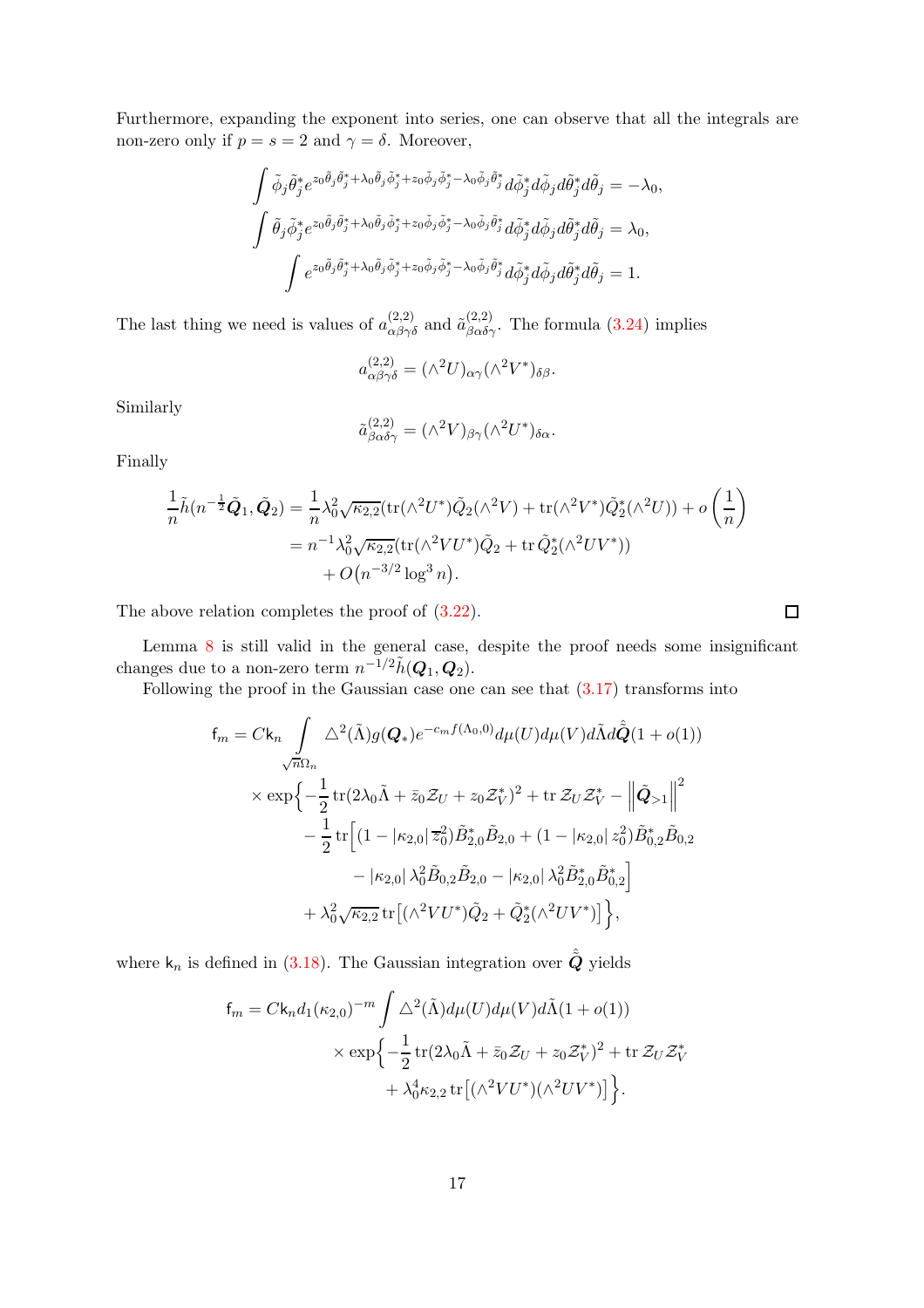Note that  $\wedge^2 V U^*$  and  $\wedge^2 UV^*$  are mutually inverse matrices. Therefore,

$$
f_m = C k_n d_1(\kappa_{2,0})^{-m} \exp\left\{\frac{m^2 - m}{2} \lambda_0^4 \kappa_{2,2}\right\} \int \Delta^2(\tilde{\Lambda}) d\mu(U) d\mu(V) d\tilde{\Lambda}(1 + o(1))
$$
  
 
$$
\times \exp\left\{-\frac{1}{2} \operatorname{tr}(2\lambda_0 \tilde{\Lambda} + \bar{z}_0 \mathcal{Z}_U + z_0 \mathcal{Z}_V^*)^2 + \operatorname{tr} \mathcal{Z}_U \mathcal{Z}_V^* \right\}.
$$

The last formula differs from [\(3.19\)](#page-13-2) only by a factor  $\exp\left\{\frac{m^2-m}{2}\lambda_0^4\kappa_4\right\}$ . Hence, there are no differences in further proof up to this factor.

## Acknowledgments.

The author is grateful to Prof. M. Shcherbina for the statement of the problem and fruitful discussions.

#### Supports.

The author is supported in part by the Akhiezer Foundation scholarship and by the NASU scholarship for young scientists.

## <span id="page-17-6"></span>References

- [1] I. Afanasiev, On the Correlation Functions of the Characteristic Polynomials of the Sparse Hermitian Random Matrices, J. Stat. Phys. 163(2) (2016), 324–356.
- <span id="page-17-0"></span>[2] I. Afanasiev, On the Correlation Functions of the Characteristic Polynomials of Non-Hermitian Random Matrices with Independent Entries, J. Stat. Phys.  $176(6)$  (2019), 1561–1582.
- <span id="page-17-1"></span>[3] I. Afanasiev, On the Correlation Functions of the Characteristic Polynomials of Real Random Matrices with Independent Entries, Zh. Mat. Fiz. Anal. Geom. 16(2) (2020), 91–118.
- <span id="page-17-2"></span>[4] G. Akemann and E. Kanzieper, Integrable structure of Ginibre's ensemble of real random matrices and a Pfaffian integration theorem, J. Stat. Phys.  $129(5-6)$  (2007), 1159–1231.
- <span id="page-17-7"></span>[5] G. Akemann and G. Vernizzi, Characteristic polynomials of complex random matrix models, Nucl. Phys. B 660(3) (2003), 532–556
- <span id="page-17-5"></span>[6] Z. Bao and L. Erdős, *Delocalization for a class of random block band matrices*, Probab. Theory Relat. Fields 167 (2017), 673–776
- [7] F. A. Berezin, Introduction to superanalysis, Number 9 in Math. Phys. Appl. Math. D. Reidel Publishing Co., Dordrecht, 1987. Edited and with a foreword by A. A. Kirillov. With an appendix by V. I. Ogievetsky. Translated from the Russian by J. Niederle and R. Kotecký. Translation edited by Dimitri Leĭtes.
- <span id="page-17-4"></span><span id="page-17-3"></span>[8] C. Bordenave and D. Chafaï, *Around the circular law*, Probab. Surv. 9 (2012), 1–89.
- [9] A. Borodin and C. D. Sinclair, The Ginibre Ensemble of Real Random Matrices and its Scaling Limits, Comm. Math. Phys. 291 (2009), 177–224.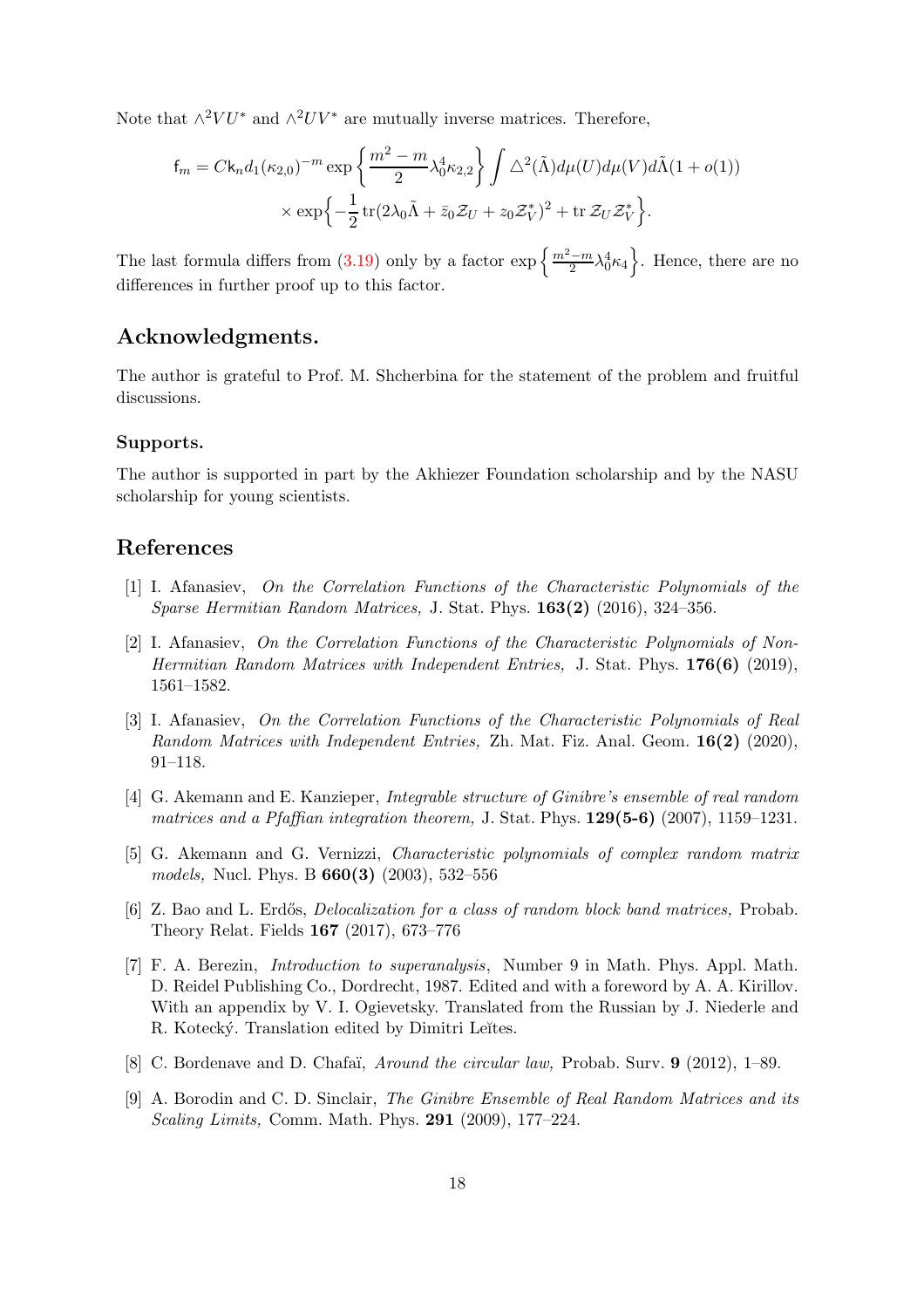- <span id="page-18-10"></span><span id="page-18-6"></span>[10] A. Borodin and E. Strahov, Averages of characteristic polynomials in random matrix *theory*, Comm. Pure Appl. Math.  $59(2)$  (2006), 161–253.
- <span id="page-18-7"></span>[11] E. Brézin and S. Hikami, *Characteristic polynomials of random matrices*, Comm. Math. Phys. 214 (2000), 111–135.
- <span id="page-18-5"></span>[12] E. Brézin and S. Hikami. Characteristic polynomials of real symmetric random matrices, Comm. Math. Phys. 223 (2001), 363–382.
- [13] G. Cipolloni, L. Erdős and D. Schröder, *Optimal lower bound on the least singu*lar value of the shifted Ginibre ensemble, Prob. Math. Physics 1 (2020), 101–146, <https://arxiv.org/abs/1908.01653v3>.
- <span id="page-18-0"></span>[14] G. Cipolloni, L. Erdős and D. Schröder, Central limit theorem for linear eigenvalue statistics of non-Hermitian random matrices, Probab. Theory Related Fields 179 (2021), 1–28, <https://arxiv.org/abs/1912.04100>.
- <span id="page-18-1"></span>[15] G. Cipolloni, L. Erdős and D. Schröder, Fluctuation around the circular law for random matrices with real entries, Electron. J. Prob., 24 (2021), Paper No. 24, <https://arxiv.org/abs/2002.02438v1>.
- <span id="page-18-4"></span>[16] G. Cipolloni, L. Erdős and D. Schröder, Edge universality for non-Hermitian ran-dom matrices, to appear in Comm. Pure Appl. Math. (2022), DOI [10.1002/cpa.22028,](https://doi.org/10.1002/cpa.22028) <https://arxiv.org/abs/1908.00969v2>.
- <span id="page-18-8"></span>[17] M. Disertori and M. Lager, Density of States for Random Band Matrices in Two Dimensions, Ann. Henri Poincaré  $18$  (2017), 2367–2413
- [18] M. Disertori and M. Lager, Supersymmetric Polar Coordinates with applications to the Lloyd model, Math. Phys. Anal. Geom.  $23(1)$  (2020), Paper No. 2, 21 pp.
- [19] M. Disertori, M. Lohmann and S. Sodin, The density of states of 1D random band matrices via a supersymmetric transfer operator, J. Spectr. Theory  $11(1)$  (2021), 125– 191
- [20] M. Disertori, F. Merkl and S. Rolles, Localization for a Nonlinear Sigma Model in a Strip Related to Vertex Reinforced Jump Processes, Commun. Math. Phys. 332 (2014), 783–825
- <span id="page-18-9"></span><span id="page-18-2"></span>[21] M. Disertori, T. Spencer and M. R. Zirnbauer, Quasi-diffusion in a 3D supersymmetric hyperbolic sigma model, Comm. Math. Phys.  $300(2)$  (2010), 435–486.
- [22] A. Edelman, The probability that a random real Gaussian matrix has k real eigenvalues, related distributions, and the circular law. J. Multivariate Anal.  $60(2)$  (1997), 203–232
- [23] K. Efetov, Supersymmetry in disorder and chaos, Cambridge University Press, Cambridge, 1997.
- [24] K. B. Efetov, Supersymmetry and theory of disordered metals, Adv. in Physics  $32(1)$ (1983), 53–127.
- <span id="page-18-3"></span>[25] P. Forrester and T. Nagao, Eigenvalue statistics of the real Ginibre ensemble, Phys. Rev. Lett. 99 (2007), 050603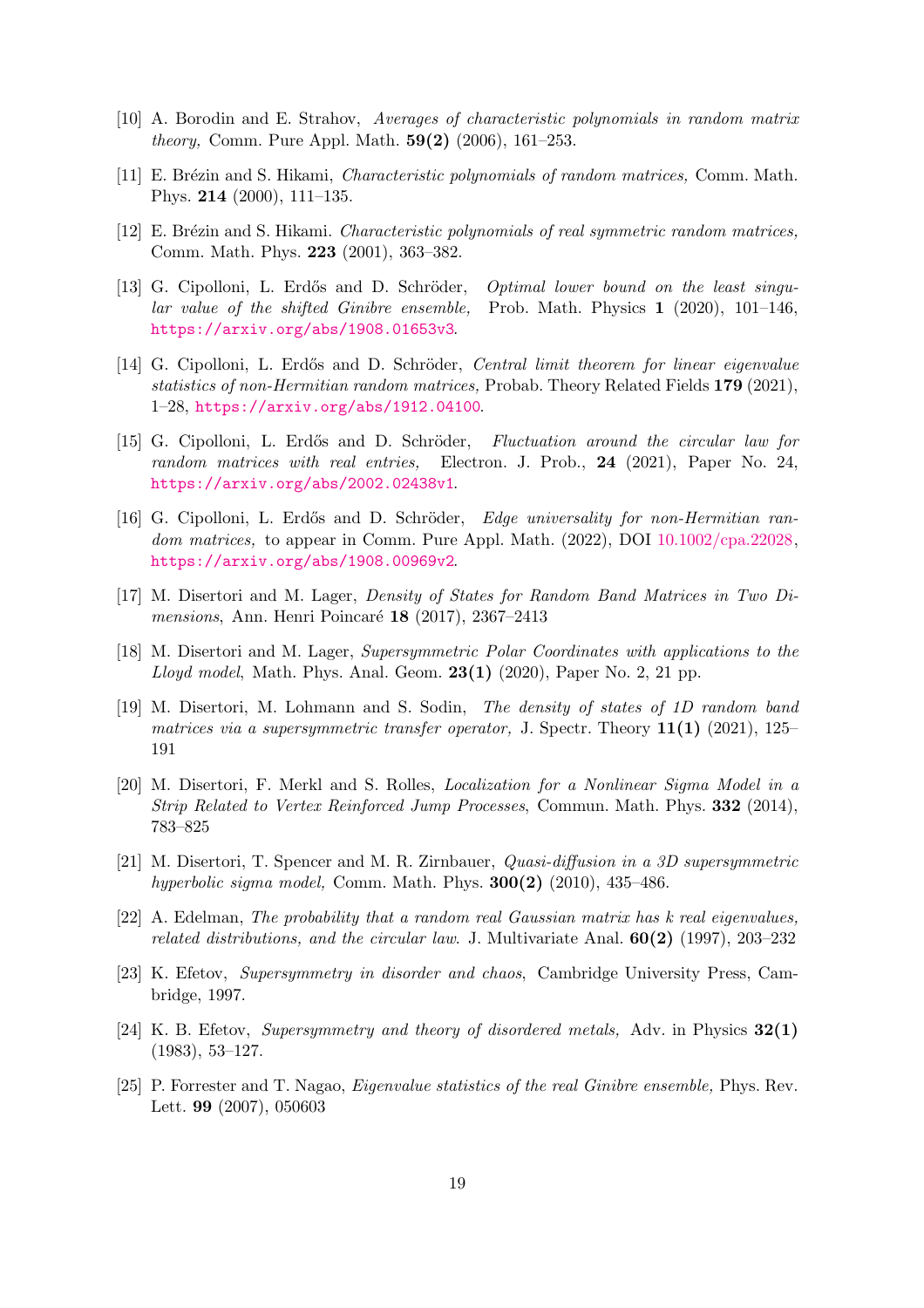- <span id="page-19-7"></span><span id="page-19-5"></span>[26] P. J. Forrester, Fluctuation formula for complex random matrices, J. Phys. A 32(13) (1999), L159–L163
- [27] Y. V. Fyodorov, Negative moments of characteristic polynomials of random matrices: Ingham–Siegel integral as an alternative to Hubbard–Stratonovich transformation, Nucl. Phys. B 621(3) (2002), 643–674
- <span id="page-19-11"></span>[28] Y. V. Fyodorov and B. A. Khoruzhenko, Systematic Analytical Approach to Correlation Functions of Resonances in Quantum Chaotic Scattering, Phys. Rev. Lett. 83(1) (1999), 65–68
- <span id="page-19-12"></span><span id="page-19-8"></span>[29] Y. V. Fyodorov and A. D. Mirlin, Localization in ensemble of sparse random matrices, Phys. Rev. Lett. 67 (1991), 2049–2052.
- <span id="page-19-9"></span>[30] Y. V. Fyodorov and H.-J. Sommers Random matrices close to Hermitian or unitary: overview of methods and results, J. Phys. A  $36(12)$  (2003), 3303-3347.
- [31] Y. V. Fyodorov and E. Strahov, An exact formula for general spectral correlation function of random Hermitian matrices. Random matrix theory, J. Phys. A  $36(12)$  (2003), 3203–3214.
- <span id="page-19-0"></span>[32] J. Ginibre, Statistical ensembles of complex, quaternion, and real matrices, J. Math. Phys. 6 (1965), 440–449.
- <span id="page-19-3"></span><span id="page-19-2"></span>[33] V. L. Girko, *The circular law*, Teor. Veroyatn. Primen. **29(4)** (1984), 669–679.
- [34] V. L. Girko, *The circular law: ten years later*, Random Oper. Stoch. Equ. 2(3) (1994), 235–276.
- [35] V. L. Girko, The strong circular law. Twenty years later. I, Random Oper. Stoch. Equ.  $12(1)$  (2004), 49-104.
- [36] V. L. Girko, *The strong circular law. Twenty years later. II*, Random Oper. Stoch. Equ.  $12(3)$  (2004), 255-312.
- <span id="page-19-4"></span>[37] V. L. Girko, *The circular law. Twenty years later. III*, Random Oper. Stoch. Equ. 13(1) (2005), 53–109.
- <span id="page-19-10"></span>[38] T. Guhr, Supersymmetry, The Oxford Handbook of Random Matrix Theory (eds. G. Akemann, J. Baik and P. D. Francesco), Oxford university press, 2015, chapter 7, 135–154.
- <span id="page-19-13"></span><span id="page-19-6"></span>[39] L. K. Hua, Harmonic Analysis of Functions of Several Complex Variables in the Classical Domains, American Mathematical Society, Providence, RI, 1963.
- [40] P. Kopel, Linear Statistics of Non-Hermitian Matrices Matching the Real or Complex Ginibre Ensemble to Four Moments, preprint, <https://arxiv.org/abs/1510.02987v1>
- [41] P. Littelmann, H.-J. Sommers and M.R. Zirnbauer, Superbosonization of invariant random matrix ensembles, Comm. Math. Phys., 283 (2008), 343–395.
- <span id="page-19-1"></span>[42] M. L. Mehta, Random matrices and the statistical theory of energy levels, Academic Press, New York–London, 1967.
- <span id="page-19-14"></span>[43] M. L. Mehta, Random Matrices, second edn. Academic Press Inc., Boston, 1991.